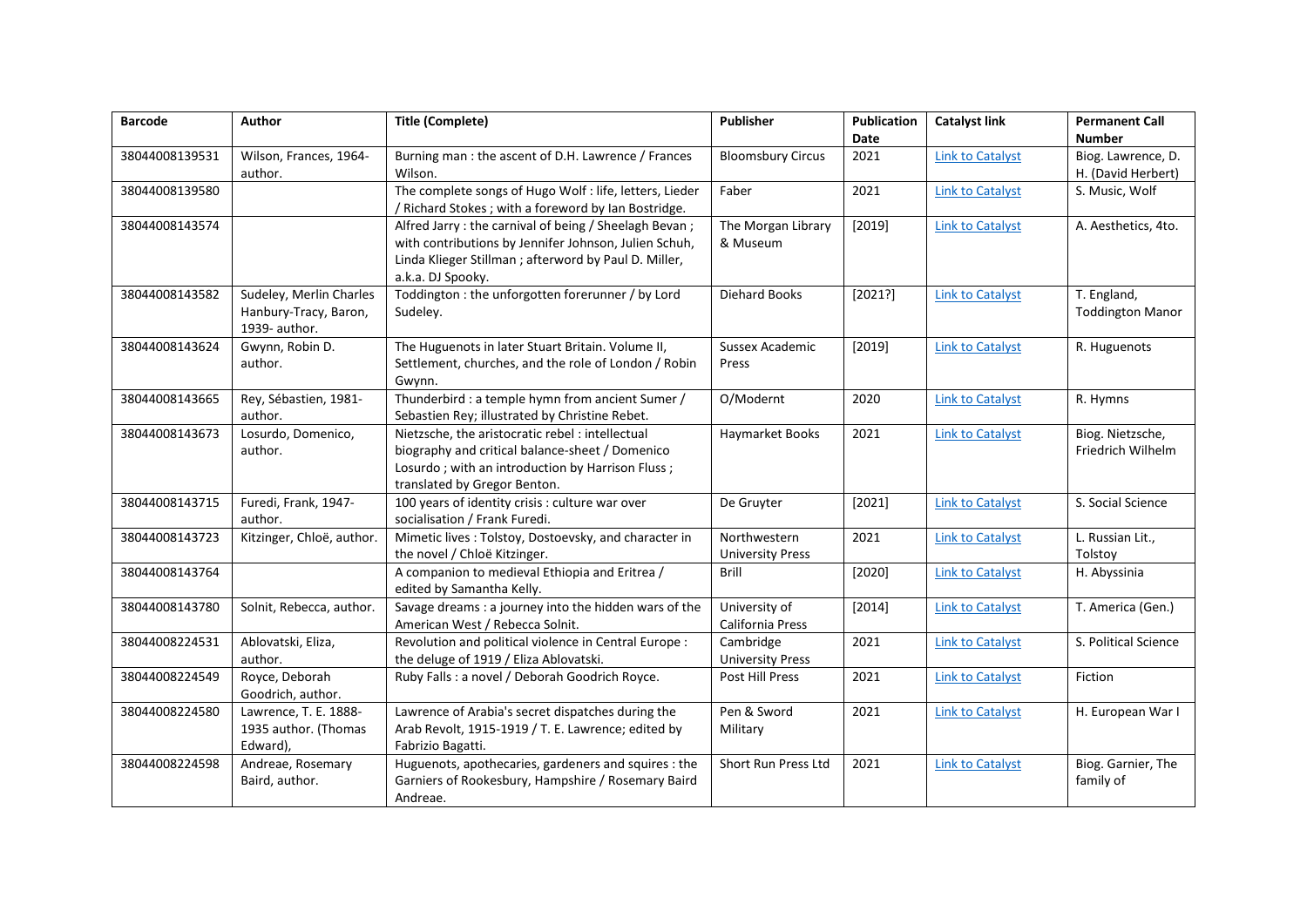| 38044008224606 |                          | What is history, now? : how the past and present          | Weidenfeld &               | 2021    | <b>Link to Catalyst</b> | H. Philosophy of          |
|----------------|--------------------------|-----------------------------------------------------------|----------------------------|---------|-------------------------|---------------------------|
|                |                          | speak to each other / edited by Helen Carr and            | Nicolson                   |         |                         | History                   |
|                |                          | Suzannah Lipscomb.                                        |                            |         |                         |                           |
| 38044008224630 | Nicholls, Sophie,        | Political thought in the French wars of religion /        | Cambridge                  | [2021.] | <b>Link to Catalyst</b> | H. France                 |
|                | author.                  | Sophie Nicholls.                                          | <b>University Press</b>    |         |                         |                           |
| 38044008224648 | Schwarzlose, Rebecca,    | Brainscapes : an atlas of your life on Earth / Rebecca    | <b>Profile Books</b>       | 2021    | <b>Link to Catalyst</b> | S. Physiology             |
|                | author.                  | Schwarzlose.                                              |                            |         |                         |                           |
| 38044008224655 | Spiegelhalter, D. J.     | Covid by numbers : making sense of the pandemic           | Penguin Books              | 2021    | <b>Link to Catalyst</b> | S. Epidemics              |
|                | author.                  | with data / David Spiegelhalter and Anthony Masters.      |                            |         |                         |                           |
| 38044008224689 | Haddad, Fanar, author.   | Understanding 'sectarianism' : Sunni-Shi'a relations in   | C Hurst & Co               | 2020    | <b>Link to Catalyst</b> | H. Islamic World          |
|                |                          | the modern Arab world / Fanar Haddad.                     | Publishers Ltd             |         |                         |                           |
| 38044008224697 | Kennedy, Ian, 1941-      | Cleaning up the mess : after the MPs' expenses            | <b>Biteback Publishing</b> | 2019    | <b>Link to Catalyst</b> | S. Political Science      |
|                | author.                  | scandal / Ian Kennedy.                                    | Ltd                        |         |                         |                           |
| 38044008224705 | Strout, Elizabeth,       | Oh William! / Elizabeth Strout.                           | Viking                     | 2021    | <b>Link to Catalyst</b> | Fiction                   |
|                | author.                  |                                                           |                            |         |                         |                           |
| 38044008224747 | Craig, Kate M. author.   | Mobile saints : relic circulation, devotion, and conflict | Routledge                  | 2021    | <b>Link to Catalyst</b> | R. Relics                 |
|                |                          | in the central Middle Ages / Kate M. Craig.               |                            |         |                         |                           |
| 38044008224754 | Pettegree, Andrew,       | The library : a fragile history / Andrew Pettegree,       | Profile Books Ltd          | 2021    | <b>Link to Catalyst</b> | <b>Bibliog. Libraries</b> |
|                | author.                  | Arthur der Weduwen.                                       |                            |         |                         |                           |
| 38044008224796 |                          | Medieval English travel : a critical anthology / edited   | <b>Oxford University</b>   | 2021    | <b>Link to Catalyst</b> | H. Middle Ages            |
|                |                          | by Anthony Bale, Sebastian Sobecki.                       | Press                      |         |                         |                           |
| 38044008224804 | Mayer, Peta, author.     | Misreading Anita Brookner: aestheticism,                  | Liverpool University       | 2020    | <b>Link to Catalyst</b> | L. English Lit.,          |
|                |                          | intertextuality and the queer nineteenth century /        | Press                      |         |                         | <b>Brookner</b>           |
|                |                          | Peta Mayer.                                               |                            |         |                         |                           |
| 38044008325080 | Andrew, Christopher M.   | Stars and spies : intelligence operations and the         | The Bodley Head            | 2021    | <b>Link to Catalyst</b> | S. Spies &c.              |
|                | author.                  | entertainment business / Christopher Andrew and           |                            |         |                         |                           |
|                |                          | Julius Green.                                             |                            |         |                         |                           |
| 38044008325106 | Towles, Amor, author.    | The Lincoln Highway / Amor Towles.                        | Hutchinson                 | 2021    | <b>Link to Catalyst</b> | Fiction, 4to.             |
|                |                          |                                                           | Heinemann                  |         |                         |                           |
| 38044008325114 | Watts, Edward Jay,       | The eternal decline and fall of Rome: the history of a    | <b>Oxford University</b>   | [2021]  | <b>Link to Catalyst</b> | H. Rome (Ancient)         |
|                | 1975- author.            | dangerous idea / Edward J. Watts.                         | Press                      |         |                         |                           |
| 38044008325155 | Barnier, Michel, author. | My secret Brexit diary : a glorious illusion / Michel     | Polity                     | 2021    | <b>Link to Catalyst</b> | H. England                |
|                |                          | Barnier ; translated by Robin Mackay.                     |                            |         |                         |                           |
| 38044008325197 | Manko, Katina, author.   | Ding dong! Avon calling! : the women and men of           | <b>Oxford University</b>   | [2021]  | <b>Link to Catalyst</b> | S. Perfumes &c.           |
|                |                          | Avon Products, Incorporated / Katina Manko.               | Press                      |         |                         |                           |
| 38044008545737 | McLaughlin, Danielle,    | The art of falling / Danielle McLaughlin                  | John Murray                | 2021    | <b>Link to Catalyst</b> | Fiction, 4to.             |
|                | 1969- author.            |                                                           |                            |         |                         |                           |
| 38044008545745 | Saladino, Dan, 1970-     | Eating to extinction : the world's rarest foods and why   | Jonathan Cape              | 2021    | <b>Link to Catalyst</b> | S. Food &c.               |
|                | author.                  | we need to save them / Dan Saladino.                      |                            |         |                         |                           |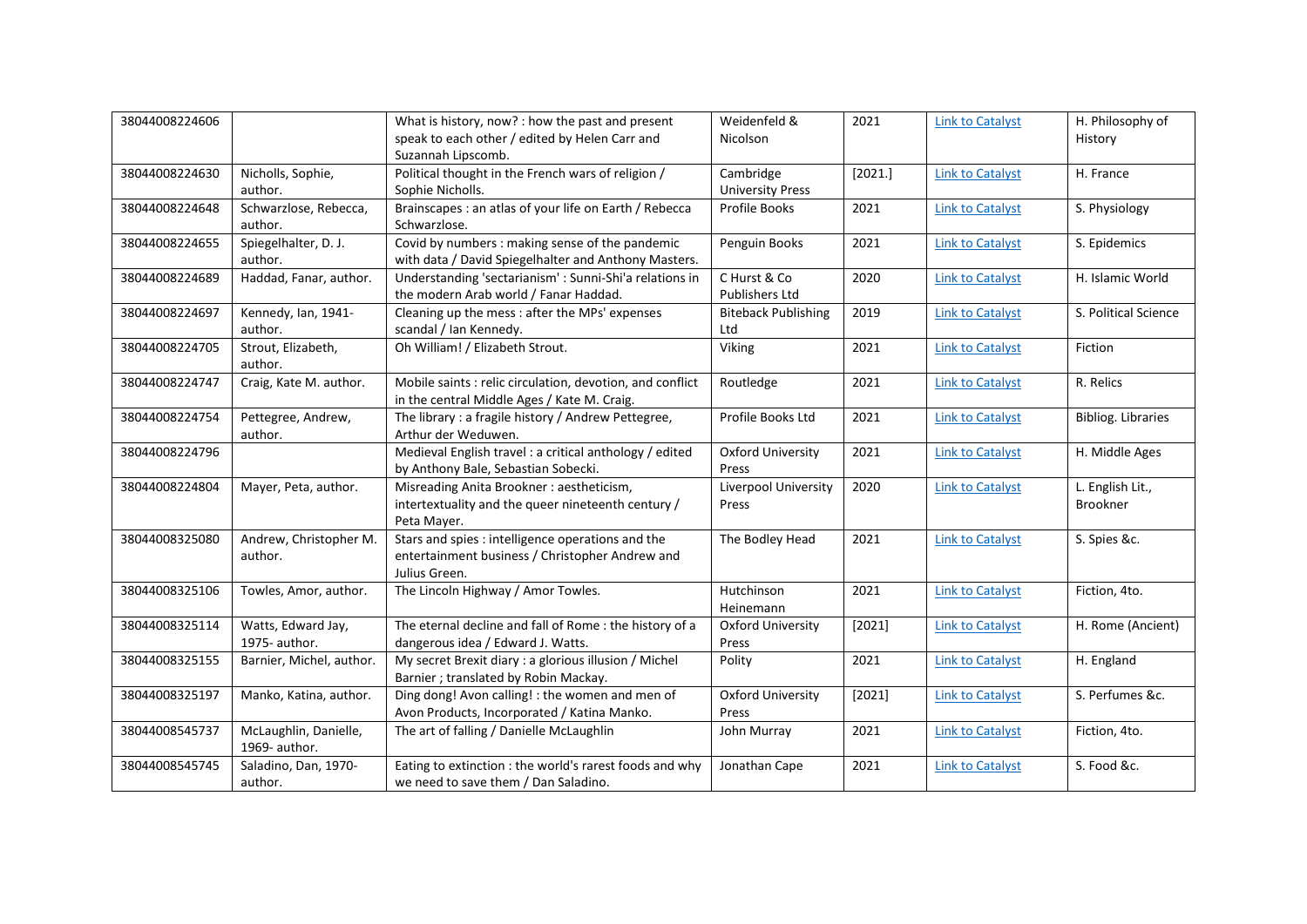| 38044008545778 | Le Carré, John, 1931-<br>2020 author.       | Silverview / John le Carré.                                                         | Viking an imprint of<br>Penguin Books | 2021   | <b>Link to Catalyst</b> | Fiction, 4to.                |
|----------------|---------------------------------------------|-------------------------------------------------------------------------------------|---------------------------------------|--------|-------------------------|------------------------------|
| 38044008545786 | Bishop, Patrick author.<br>(Patrick Joseph) | Operation Jubilee : Dieppe, 1942 : the folly and the<br>sacrifice / Patrick Bishop. | Viking an imprint of<br>Penguin Books | 2021   | <b>Link to Catalyst</b> | H. European War II           |
| 38044008545794 | Fox, James, 1982-                           | The world according to colour : a cultural history /                                | Allen Lane an                         | 2021   | <b>Link to Catalyst</b> | A. Colour                    |
|                | author.                                     | James Fox.                                                                          | imprint of Penguin                    |        |                         |                              |
|                |                                             |                                                                                     | <b>Books</b>                          |        |                         |                              |
| 38044008545836 |                                             | Under discussion : the encyclopedic museum / edited                                 | <b>Getty Research</b>                 | [2021] | <b>Link to Catalyst</b> | S. Museums                   |
|                |                                             | by Donatien Grau.                                                                   | Institute                             |        |                         |                              |
| 38044008545851 | Lovatt, Helen, 1974-                        | In search of the Argonauts : the remarkable history of                              | Bloomsbury                            | 2021   | <b>Link to Catalyst</b> | S. Folklore &c.              |
|                | author.                                     | Jason and the Golden Fleece / Helen Lovatt.                                         | Academic                              |        |                         |                              |
| 38044009107305 | Atkins, Eileen, 1934-                       | Will she do? : act one of a life on stage / Eileen Atkins.                          | Virago                                | 2021   | <b>Link to Catalyst</b> | Biog. Atkins, Eileen         |
|                | author.                                     |                                                                                     |                                       |        |                         |                              |
| 38044009107321 | Lockerd, Martin,                            | Decadent Catholicism and the making of modernism /                                  | Bloomsbury                            | 2020   | <b>Link to Catalyst</b> | L. English Lit., Hist.<br>of |
|                | author.                                     | Martin Lockerd.<br>Louise Bourgeois, Freud's daughter / Philip Larratt-             | Academic                              |        |                         |                              |
| 38044009107354 |                                             |                                                                                     | <b>Yale University</b>                | [2021] | <b>Link to Catalyst</b> | A. Sculpture,                |
|                |                                             | Smith ; with an essay by Juliet Mitchell.                                           | Press; Jewish<br>Museum               |        |                         | Bourgeois, 4to.              |
| 38044009107362 | Beard, Mary, 1955-                          | Twelve Caesars: images of power from the ancient                                    | Princeton University                  | [2021] | <b>Link to Catalyst</b> | A. Portraits                 |
|                | author.                                     | world to the modern / Mary Beard.                                                   | Press                                 |        |                         |                              |
| 38044009107388 | Kaplan, Robert D.,                          | In Europe's shadow : two cold wars and a thirty-year                                | Random House                          | [2016] | <b>Link to Catalyst</b> | T. Romania                   |
|                | 1952-author.                                | journey through Romania and beyond / Robert D.                                      |                                       |        |                         |                              |
|                |                                             | Kaplan.                                                                             |                                       |        |                         |                              |
| 38044009107396 | Reeve, Matthew M.,                          | Gothic architecture and sexuality in the circle of                                  | The Pennsylvania                      | [2020] | <b>Link to Catalyst</b> | A. Architecture,             |
|                | author.                                     | Horace Walpole / Matthew M. Reeve.                                                  | <b>State University</b>               |        |                         | 4to.                         |
|                |                                             |                                                                                     | Press                                 |        |                         |                              |
| 38044009107404 | Trenin, Dmitriĭ, author.                    | Should we fear Russia? / Dmitri Trenin.                                             | Polity                                | 2016   | <b>Link to Catalyst</b> | H. International             |
|                |                                             |                                                                                     |                                       |        |                         | Relations                    |
| 38044009107412 | Stavrakopoulou,                             | God : an anatomy / Francesca Stavrakopoulou.                                        | Picador                               | 2021   | <b>Link to Catalyst</b> | R. Theism                    |
|                | Francesca, author.                          |                                                                                     |                                       |        |                         |                              |
| 38044009107420 | McCloskey, Deirdre N.                       | Bettering humanomics : a new, and old, approach to                                  | The University of                     | 2021   | <b>Link to Catalyst</b> | S. Political                 |
|                | author.                                     | economic science / Deirdre Nansen McCloskey.                                        | Chicago Press                         |        |                         | Economy                      |
| 38044009107438 | Griffel, Frank, 1965-                       | The formation of post-classical philosophy in Islam /                               | <b>Oxford University</b>              | [2021] | <b>Link to Catalyst</b> | R. Mohammed &c.              |
|                | author.                                     | Frank Griffel.                                                                      | Press                                 |        |                         |                              |
| 38044009107446 | Davis, Sophia Danielle,                     | Island thinking: Suffolk stories of landscape,                                      | Palgrave Macmillan                    | [2020] | <b>Link to Catalyst</b> | T. England, Suffolk          |
|                | author.                                     | militarisation and identity / Sophia Davis.                                         |                                       |        |                         |                              |
| 38044009107453 | Wittgenstein, Ludwig,                       | Ludwig Wittgenstein: dictating philosophy: to Francis                               | Springer                              | [2020] | <b>Link to Catalyst</b> | Philosophy                   |
|                | 1889-1951 author.                           | Skinner - the Wittgenstein-Skinner manuscripts /                                    |                                       |        |                         |                              |
|                |                                             | transcribed and edited with introductory chapters                                   |                                       |        |                         |                              |
|                |                                             | and notes [by] Arthur Gibson [and] Niamh O'Mahony,                                  |                                       |        |                         |                              |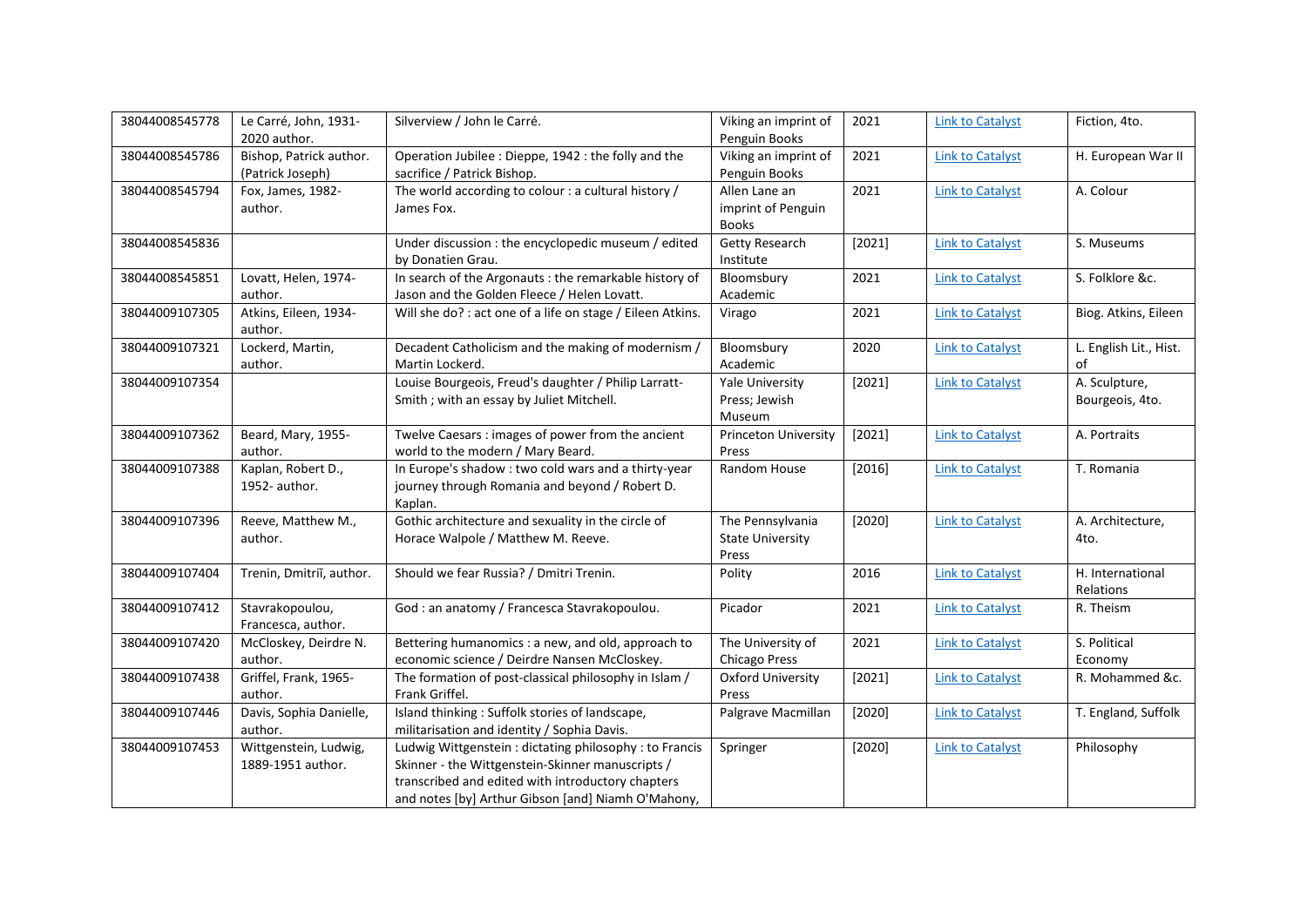| 38044009107461 | Williams, Pip, 1969-<br>author.                      | The dictionary of lost words / Pip Williams.                                                                            | Chatto & Windus                                          | 2021       | <b>Link to Catalyst</b> | Fiction, 4to.                         |
|----------------|------------------------------------------------------|-------------------------------------------------------------------------------------------------------------------------|----------------------------------------------------------|------------|-------------------------|---------------------------------------|
| 38044009107479 | Lowen, James, author.                                | Much ado about mothing : a year intoxicated by<br>Britain's rare and remarkable moths / James Lowen.                    | <b>Bloomsbury Wildlife</b>                               | 2021       | <b>Link to Catalyst</b> | S. Butterflies &c.                    |
| 38044009462791 | Franzen, Jonathan,<br>author.                        | Crossroads / Jonathan Franzen.                                                                                          | 4th Estate                                               | 2021       | <b>Link to Catalyst</b> | Fiction, 4to.                         |
| 38044009462908 | Lownie, Andrew,<br>author.                           | Traitor king : the scandalous exile of the Duke and<br>Duchess of Windsor / Andrew Lownie.                              | <b>Blink</b>                                             | [2021]     | <b>Link to Catalyst</b> | H. England, Kings<br>&c., Edward VIII |
| 38044009462957 | Roberts, Andrew, 1963-<br>author.                    | George III : the life and reign of Britain's most<br>misunderstood monarch / Andrew Roberts.                            | Allen Lane an<br>imprint of Penguin<br><b>Books</b>      | 2021       | <b>Link to Catalyst</b> | H. England, Kings<br>&c., George III  |
| 38044009463005 | Tinniswood, Adrian,<br>author.                       | Noble ambitions : the fall and rise of the post-war<br>country house / Adrian Tinniswood.                               | Jonathan Cape                                            | 2021       | <b>Link to Catalyst</b> | T. England, Castles<br>&c., 4to.      |
| 38044009463252 |                                                      | Lace: looking through Flemish lace.                                                                                     | Lannoo                                                   | [2021]     | <b>Link to Catalyst</b> | A. Lace, 4to.                         |
| 38044009465844 | Daughton, J. P. author.<br>(James Patrick)           | The violence of empire : the forgotten history of the<br>Congo-Océan Railroad / J.P. Daughton.                          | The History Press                                        | 2021       | <b>Link to Catalyst</b> | S. Railways &c.                       |
| 38044009465877 | Bakhash, Shaul, author.                              | The fall of Reza Shah : the abdication, exile, and death<br>of modern Iran's founder / Shaul Bakhash.                   | <b>IB Tauris</b>                                         | 2021       | <b>Link to Catalyst</b> | H. Persia                             |
| 38044009465927 | Tynianov, IUrii<br>Nikolaevich, 1894-1943<br>author. | The death of Vazir-Mukhtar / Yury Tynyanov;<br>translated by Anna Kurkina Rush & Christopher Rush.                      | Columbia University<br>Press                             | 2021       | <b>Link to Catalyst</b> | Fiction                               |
| 38044009465935 | Manent, Pierre, author.                              | Montaigne : life without law / Pierre Manent ;<br>translated by Paul Seaton.                                            | University of Notre<br>Dame Press                        | [2020]     | <b>Link to Catalyst</b> | L. French Lit.,<br>Montaigne          |
| 38044009465992 | Markovits, Claude,<br>author.                        | India and the world : a history of connections, c.<br>1750-2000 / Claude Markovits.                                     | Cambridge<br><b>University Press</b>                     | 2021       | <b>Link to Catalyst</b> | H. India                              |
| 38044009466339 | Scholar, Richard,<br>author.                         | Émigrés : French words that turned English / Richard<br>Scholar.                                                        | <b>Princeton University</b><br>Press                     | [2020]     | <b>Link to Catalyst</b> | Philology, English                    |
| 38044009466347 | Shandler, Jeffrey,<br>author.                        | Yiddish: biography of a language / Jeffrey Shandler.                                                                    | <b>Oxford University</b><br>Press                        | [2020]     | <b>Link to Catalyst</b> | Philology, Yiddish                    |
| 38044009466388 | Bonnell, Andrew, 1960-<br>author.                    | Red banners, books and beer mugs : the mental world<br>of German Social Democrats, 1863-1914 / by Andrew<br>G. Bonnell. | Brill                                                    | $[2021]$ . | <b>Link to Catalyst</b> | H. Germany                            |
| 38044009466396 | Maxwell, Ian, author.                                | Ernest John Moeran : his life and music / Ian Maxwell.                                                                  | The Boydell Press                                        | 2021       | <b>Link to Catalyst</b> | Biog. Morean,<br>Ernest John          |
| 38044009466404 | Darnton, Robert,<br>author.                          | Pirating and publishing : the book trade in the Age of<br>Enlightenment / Robert Darton.                                | <b>Oxford University</b><br>Press                        | [2021]     | <b>Link to Catalyst</b> | Bibliog. Books,<br>Booksellers &c.    |
| 38044009466446 | Robertson, James,<br>1945- author.                   | News of the dead / James Robertson.                                                                                     | Hamish Hamilton an<br>imprint of Penguin<br><b>Books</b> | 2021       | <b>Link to Catalyst</b> | Fiction, 4to.                         |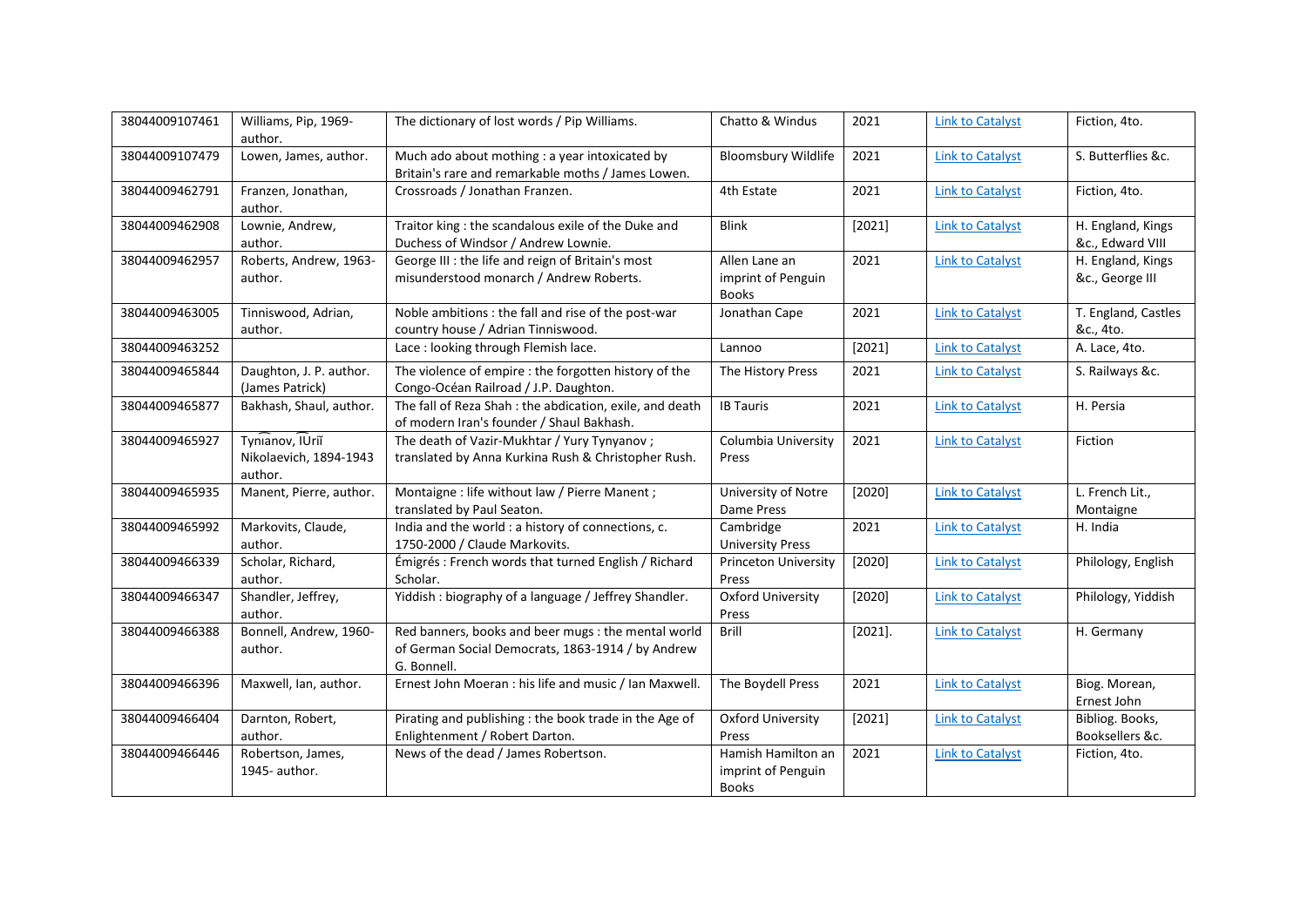| 38044009466453 |                                              | Libertas and res publica in the Roman Republic : ideas                                                                                             | Brill                                      | [2020] | <b>Link to Catalyst</b> | H. Rome (Ancient)                 |
|----------------|----------------------------------------------|----------------------------------------------------------------------------------------------------------------------------------------------------|--------------------------------------------|--------|-------------------------|-----------------------------------|
|                |                                              | of freedom and Roman politics / edited by Catalina<br>Balmaceda.                                                                                   |                                            |        |                         |                                   |
| 38044009466487 |                                              | Fate, providence and free will : philosophy and<br>religion in dialogue in the early imperial age / edited<br>by René Brouwer, Emmanuele Vimercati | <b>Brill</b>                               | [2020] | <b>Link to Catalyst</b> | Philosophy                        |
| 38044009466495 | Gordon, Bruce, 1962-<br>author.              | Zwingli: God's armed prophet / Bruce Gordon.                                                                                                       | <b>Yale University</b><br>Press            | [2021] | <b>Link to Catalyst</b> | Biog. Zwingli,<br>Ulrich          |
| 38044009466503 | Manthorne, Katherine,<br>author.             | Restless enterprise : the art and life of Eliza Pratt<br>Greatorex / Katherine Manthorne.                                                          | University of<br>California Press          | [2020] | <b>Link to Catalyst</b> | Biog. Greatorex,<br>Eliza         |
| 38044009466522 | Taylor, D. J. 1960-<br>author. (David John), | On Nineteen eighty-four: a biography / D.J. Taylor                                                                                                 | <b>Abrams Press</b>                        | 2021   | <b>Link to Catalyst</b> | L. English Lit.,<br>Orwell        |
| 38044009466529 |                                              | Roger Ascham and his sixteenth-century world /<br>edited by Lucy R. Nicholas and Ceri Law.                                                         | <b>Brill</b>                               | [2021] | <b>Link to Catalyst</b> | Biog. Ascham,<br>Roger            |
| 38044009466537 | Pells, Ismini, author.                       | Philip Skippon and the British Civil Wars: the<br>'Christian centurion'" / Ismini Pells.                                                           | Routledge Taylor &<br><b>Francis Group</b> | 2020   | <b>Link to Catalyst</b> | Biog. Skippon,<br>Philip          |
| 38044009466545 | Astigarraga, Jesús,<br>author.               | A unifying enlightenment : Institutions of political<br>economy in eighteenth-century Spain (1700-1808) /<br>Jesús Astigarraga.                    | <b>Brill</b>                               | [2021] | <b>Link to Catalyst</b> | H. Spain                          |
| 38044009471412 | Loxley, Will, author.                        | Writing in the dark / Will Loxley.                                                                                                                 | Weidenfeld &<br>Nicolson                   | 2021   | <b>Link to Catalyst</b> | S. Newspapers &c.                 |
| 38044009471420 | Storr, Will, author.                         | The status game: on social position and how we use<br>it / Will Storr.                                                                             | <b>William Collins</b>                     | 2021   | <b>Link to Catalyst</b> | S. Psychology                     |
| 38044009471438 | Taylor, Marianne,<br>author.                 | The gull next door : a portrait of a misunderstood bird<br>/ Marianne Taylor.                                                                      | <b>Princeton University</b><br>Press       | [2020] | <b>Link to Catalyst</b> | S. Birds                          |
| 38044009471461 | Staines, David, 1946-<br>author.             | A history of Canadian fiction / David Staines.                                                                                                     | Cambridge<br><b>University Press</b>       | 2021   | <b>Link to Catalyst</b> | L. Canadian Lit.,<br>Hist. of     |
| 38044009471479 | Schmidt, Christopher<br>W., author.          | Civil rights in America : a history / Christopher W.<br>Schmidt.                                                                                   | Cambridge<br><b>University Press</b>       | 2021   | <b>Link to Catalyst</b> | H. United States                  |
| 38044009471487 | Almontaser, Threa,<br>author.                | The wild fox of Yemen : poems / Threa Almontaser.                                                                                                  | <b>Graywolf Press</b>                      | [2021] | <b>Link to Catalyst</b> | L. English Lit.                   |
| 38044009471511 | Sánchez-Arce, Ana<br>María, 1974- author.    | The cinema of Pedro Almodóvar / Ana María Sánchez-<br>Arce.                                                                                        | Manchester<br><b>University Press</b>      | 2020   | <b>Link to Catalyst</b> | A. Cinema &c.,<br>Almodóvar       |
| 38044009471537 |                                              | Surrealist women's writing : a critical exploration /<br>edited by Anna Watz.                                                                      | Manchester<br><b>University Press</b>      | [2020] | <b>Link to Catalyst</b> | L. Literature, Hist.<br>of (Gen.) |
| 38044009471560 | Rusterholz, Caroline,<br>1986- author.       | Women's medicine : sex, family planning and British<br>female doctors in transnational perspective, 1920-70<br>/ Caroline Rusterholz.              | Manchester<br><b>University Press</b>      | [2020] | <b>Link to Catalyst</b> | S. Medicine                       |
| 38044009471578 | Hadfield, Jen, 1978-<br>author.              | The stone age / Jen Hadfield.                                                                                                                      | Picador                                    | 2021   | <b>Link to Catalyst</b> | L. English Lit.                   |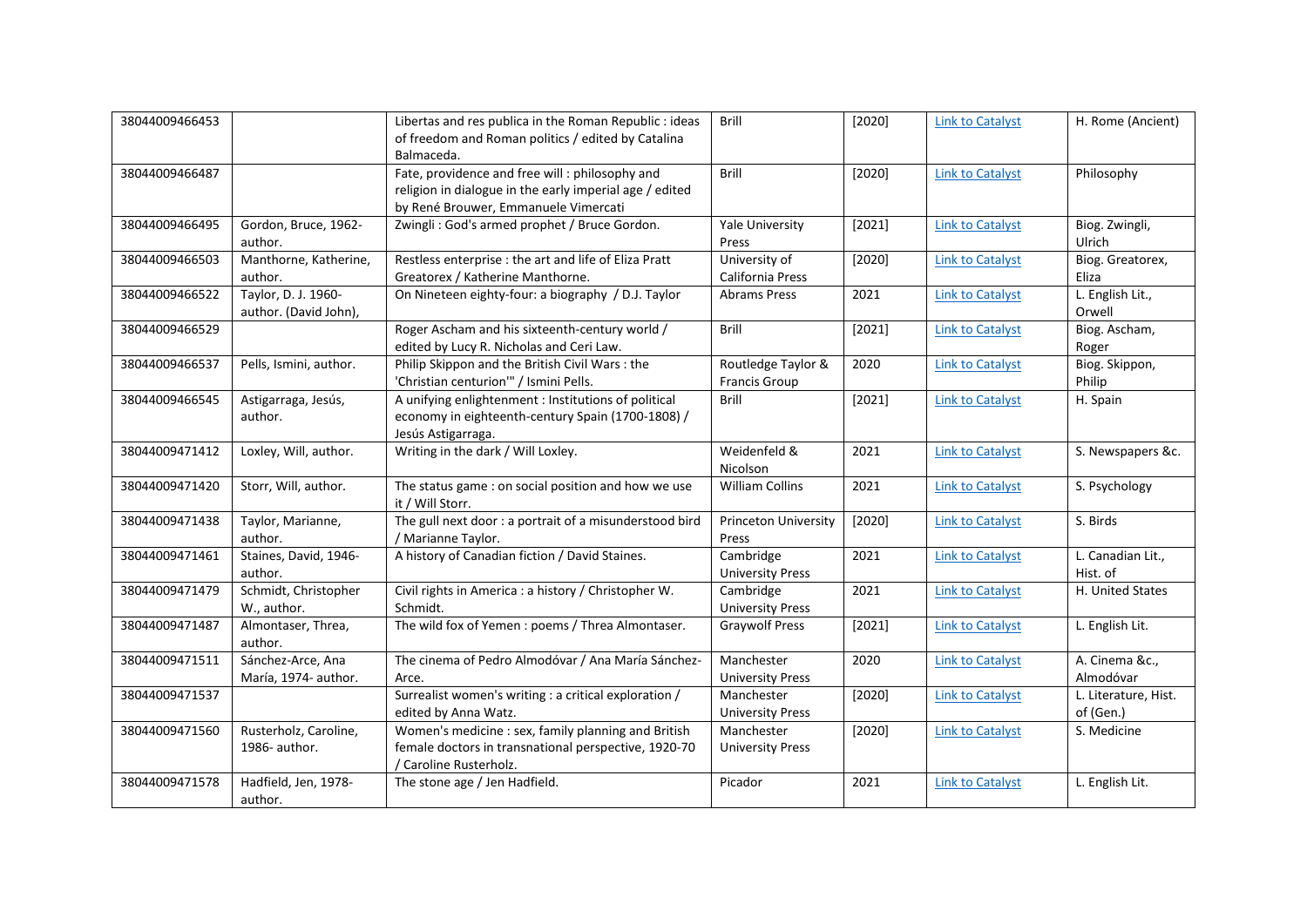| 38044009471586 | Pouillard, Véronique,   | Paris to New York: the transatlantic fashion industry      | <b>Harvard University</b> | [2021] | <b>Link to Catalyst</b> | A. Dress              |
|----------------|-------------------------|------------------------------------------------------------|---------------------------|--------|-------------------------|-----------------------|
|                | author.                 | in the twentieth century / Véronique Pouillard.            | Press                     |        |                         |                       |
| 38044009471610 |                         | Trump's America : political culture and national           | Edinburgh                 | [2020] | <b>Link to Catalyst</b> | H. United States      |
|                |                         | identity / edited by Liam Kennedy.                         | <b>University Press</b>   |        |                         |                       |
| 38044009471628 | Nadel, Ira Bruce,       | Philip Roth : a counterlife / Ira Nadel.                   | <b>Oxford University</b>  | [2021] | <b>Link to Catalyst</b> | Biog. Roth, Philip    |
|                | author.                 |                                                            | Press                     |        |                         |                       |
| 38044009471636 | McCrum, Robert,         | John McConnell : design / Robert McCrum.                   | <b>ACC Art Books</b>      | [2021] | <b>Link to Catalyst</b> | A. Art                |
|                | author.                 |                                                            |                           |        |                         |                       |
| 38044009471669 | Hedges, Jill, author.   | Juan Perón : the life of the people's colonel / Jill       | <b>IB Tauris</b>          | 2021   | <b>Link to Catalyst</b> | Biog. Perón, Juan     |
|                |                         | Hedges.                                                    |                           |        |                         | Domingo               |
| 38044009471677 | Villa, Dana Richard,    | Arendt / Dana Villa.                                       | Routledge                 | 2021   | <b>Link to Catalyst</b> | S. Political Science, |
|                | author.                 |                                                            |                           |        |                         | Arendt                |
| 38044009471685 | Davis, Angela Y. 1944-  | Women, race and class / Angela Y Davis.                    | Penguin Classics          | 2019   | <b>Link to Catalyst</b> | S. Feminism           |
|                | author. (Angela         |                                                            |                           |        |                         |                       |
|                | Yvonne),                |                                                            |                           |        |                         |                       |
| 38044009471818 | Ferris, Joshua, author. | A calling for Charlie Barnes / Joshua Ferris.              | Viking an imprint of      | 2021   | <b>Link to Catalyst</b> | Fiction, 4to.         |
|                |                         |                                                            | Penguin Books             |        |                         |                       |
| 38044009471859 | Picardie, Justine,      | Miss Dior: a story of courage and couture / Justine        | Faber & Faber             | 2021   | <b>Link to Catalyst</b> | Biog. Dior,           |
|                | author.                 | Picardie.                                                  |                           |        |                         | Catherine             |
| 38044009471909 | Hain, Peter, 1950-      | A Pretoria boy : the story of South Africa's 'public       | Icon Books                | 2021   | <b>Link to Catalyst</b> | Biog. Hain, Peter     |
|                | author.                 | enemy number one' / Peter Hain.                            |                           |        |                         |                       |
| 38044009471917 |                         | Collectors, curators, connoisseurs : a century of the      | The Oriental              | 2021   | <b>Link to Catalyst</b> | A. Pottery &c., 4to.  |
|                |                         | Oriental Ceramic Society 1921-2021 ; catalogue of an       | Ceramic Society           |        |                         |                       |
|                |                         | exhibition of the Oriental Ceramic Society at the          |                           |        |                         |                       |
|                |                         | Brunei Gallery, SOAS University of London / edited by      |                           |        |                         |                       |
|                |                         | Sarah Wong and Stacey Pierson.                             |                           |        |                         |                       |
| 38044009471974 | Astbury, Anthony,       | Collected memoirs / Anthony Astbury.                       | <b>Mailer Press</b>       | 2021   | <b>Link to Catalyst</b> | Biog. Astbury,        |
|                | author.                 |                                                            |                           |        |                         | Anthony               |
| 38044009471982 | Astbury, Anthony,       | Collected / Anthony Astbury.                               | <b>Mailer Press</b>       | 2021   | <b>Link to Catalyst</b> | L. English Lit.       |
|                | author.                 |                                                            |                           |        |                         |                       |
| 38044009472006 | Pettifor, Ann, author.  | The case for the Green New Deal / Ann Pettifor.            | Verso                     | [2019] | <b>Link to Catalyst</b> | S. Political          |
|                |                         |                                                            |                           |        |                         | Economy               |
| 38044009472030 | Eliot, T. S. 1888-1965  | The complete prose of T. S. Eliot : the critical edition / | Johns Hopkins             | 2021   | <b>Link to Catalyst</b> | L. English Lit.       |
|                | author. (Thomas         | general editor Ronald Schuchard.                           | <b>University Press</b>   |        |                         |                       |
|                | Stearns),               |                                                            |                           |        |                         |                       |
| 38044009472048 | Eliot, T. S. 1888-1965  | The complete prose of T. S. Eliot : the critical edition / | Johns Hopkins             | 2021   | <b>Link to Catalyst</b> | L. English Lit.       |
|                | author. (Thomas         | general editor Ronald Schuchard.                           | <b>University Press</b>   |        |                         |                       |
|                | Stearns),               |                                                            |                           |        |                         |                       |
| 38044009472055 | Chapman, Caroline,      | Nineteenth-century women artists : sisters of the          | Unicorn                   | 2021   | <b>Link to Catalyst</b> | A. Art                |
|                | 1941- author.           | brush / Caroline Chapman.                                  |                           |        |                         |                       |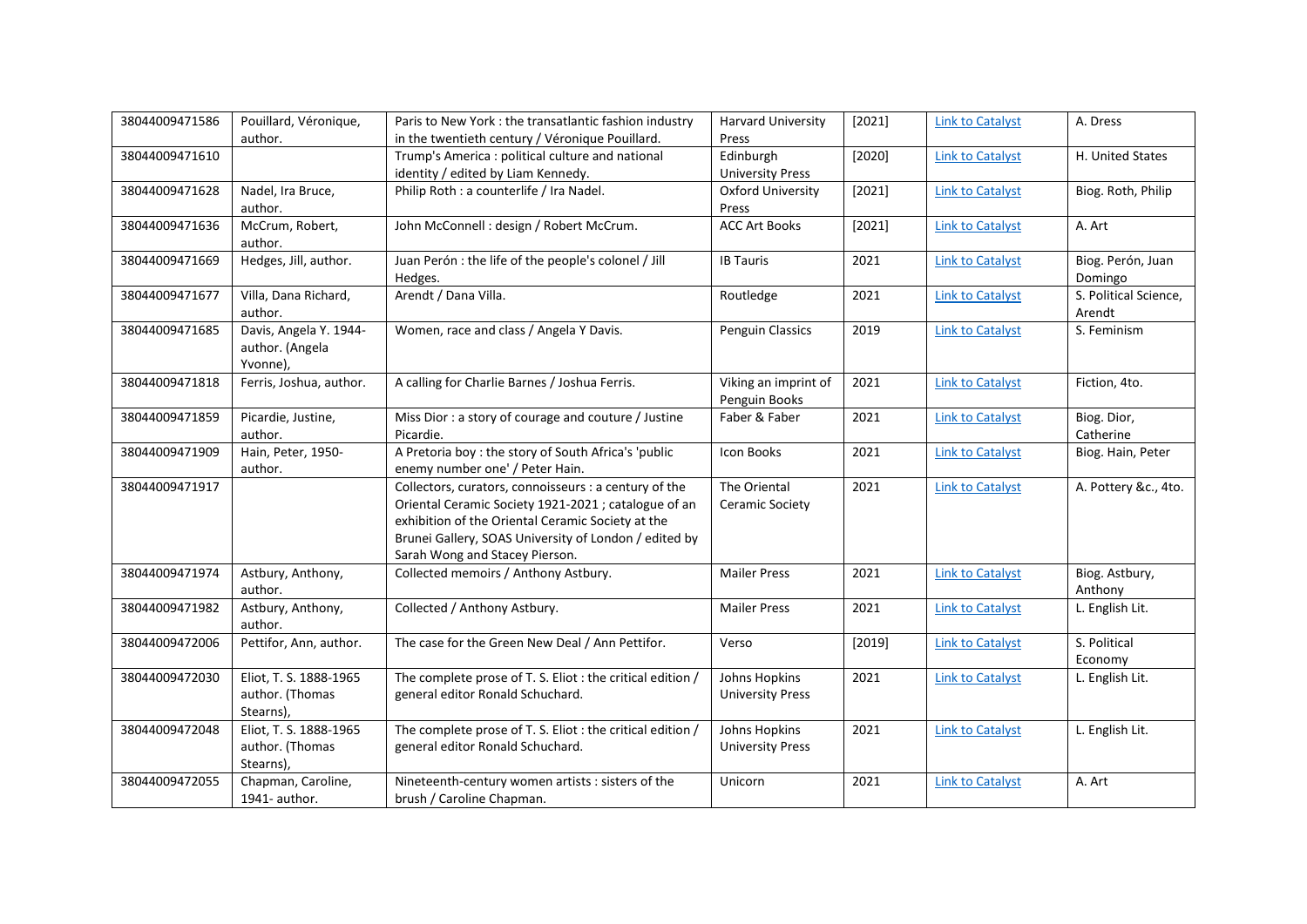| 38044009472089 | Eliot, T. S. 1888-1965<br>author. (Thomas                           | The complete prose of T. S. Eliot : the critical edition /<br>general editor Ronald Schuchard.                                                          | Johns Hopkins<br><b>University Press</b>            | 2021       | <b>Link to Catalyst</b> | L. English Lit.                   |
|----------------|---------------------------------------------------------------------|---------------------------------------------------------------------------------------------------------------------------------------------------------|-----------------------------------------------------|------------|-------------------------|-----------------------------------|
| 38044009472097 | Stearns),<br>Eliot, T. S. 1888-1965<br>author. (Thomas<br>Stearns), | The complete prose of T. S. Eliot : the critical edition /<br>general editor Ronald Schuchard.                                                          | Johns Hopkins<br><b>University Press</b>            | 2021       | <b>Link to Catalyst</b> | L. English Lit.                   |
| 38044009472105 | Batten, Helen, author.                                              | The improbable adventures of Miss Emily Soldene:<br>actress, writer and rebel Victorian / Helen Batten.                                                 | Allison & Busby                                     | 2021       | <b>Link to Catalyst</b> | Biog. Soldene,<br>Emily           |
| 38044009472139 | Eliot, T. S. 1888-1965<br>author. (Thomas<br>Stearns),              | The complete prose of T. S. Eliot : the critical edition /<br>general editor Ronald Schuchard.                                                          | Johns Hopkins<br><b>University Press</b>            | 2021       | <b>Link to Catalyst</b> | L. English Lit.                   |
| 38044009472147 | Eliot, T. S. 1888-1965<br>author. (Thomas<br>Stearns),              | The complete prose of T. S. Eliot : the critical edition /<br>general editor Ronald Schuchard.                                                          | Johns Hopkins<br><b>University Press</b>            | 2021       | <b>Link to Catalyst</b> | L. English Lit.                   |
| 38044009472188 | Eliot, T. S. 1888-1965<br>author. (Thomas<br>Stearns),              | The complete prose of T. S. Eliot : the critical edition /<br>general editor Ronald Schuchard.                                                          | Johns Hopkins<br><b>University Press</b>            | 2021       | <b>Link to Catalyst</b> | L. English Lit.                   |
| 38044009472196 | Eliot, T. S. 1888-1965<br>author. (Thomas<br>Stearns),              | The complete prose of T. S. Eliot : the critical edition /<br>general editor Ronald Schuchard.                                                          | Johns Hopkins<br><b>University Press</b>            | 2021       | <b>Link to Catalyst</b> | L. English Lit.                   |
| 38044009472279 | Shelley, Percy Bysshe,<br>1792-1822 author.                         | The complete poetry of Percy Bysshe Shelley / edited<br>by Donald H. Reiman and Neil Fraistat.                                                          | John Hopkins<br><b>University Press</b>             | 2000-2021. | <b>Link to Catalyst</b> | L. English Lit.                   |
| 38044009472287 | Jackson, Clare, 1972-<br>author.                                    | Devil-land : England under siege, 1588-1688 / Clare<br>Jackson.                                                                                         | Allen Lane an<br>imprint of Penguin<br><b>Books</b> | 2021       | <b>Link to Catalyst</b> | H. England                        |
| 38044009476353 |                                                                     | A companion to death, burial, and remembrance in<br>late medieval and early modern Europe c.1300-1700 /<br>Edited by Philip Booth and Elizabeth Tingle. | Brill                                               | 2021       | <b>Link to Catalyst</b> | S. Burial                         |
| 38044009476361 | Kamuf, Peggy, 1947-                                                 | Literature and the remains of the death penalty /<br>Peggy Kamuf.                                                                                       | Fordham University<br>Press                         | [2019]     | <b>Link to Catalyst</b> | L. Literature, Hist.<br>of (Gen.) |
| 38044009476379 | Rüdiger, Jan.                                                       | All the king's women : polygyny and politics in Europe,<br>900-1250 / Jan Rüdiger; Translated by Tim Barnwell                                           | Brill                                               | [2020]     | <b>Link to Catalyst</b> | S. Marriage                       |
| 38044009476387 |                                                                     | The anonymous old English homily : sources,<br>composition, and variation / Edited by Winifred<br>Rudolf and Susan Irvine                               | <b>Brill</b>                                        | 2021       | <b>Link to Catalyst</b> | L. Anglo-Saxon                    |
| 38044009476395 | Delahaye, Agnès.                                                    | Settling the good land: governance and promotion in<br>John Winthrop's New England (1620-1650) Agnès<br>Delahaye                                        | Brill                                               | 2020       | <b>Link to Catalyst</b> | H. United States                  |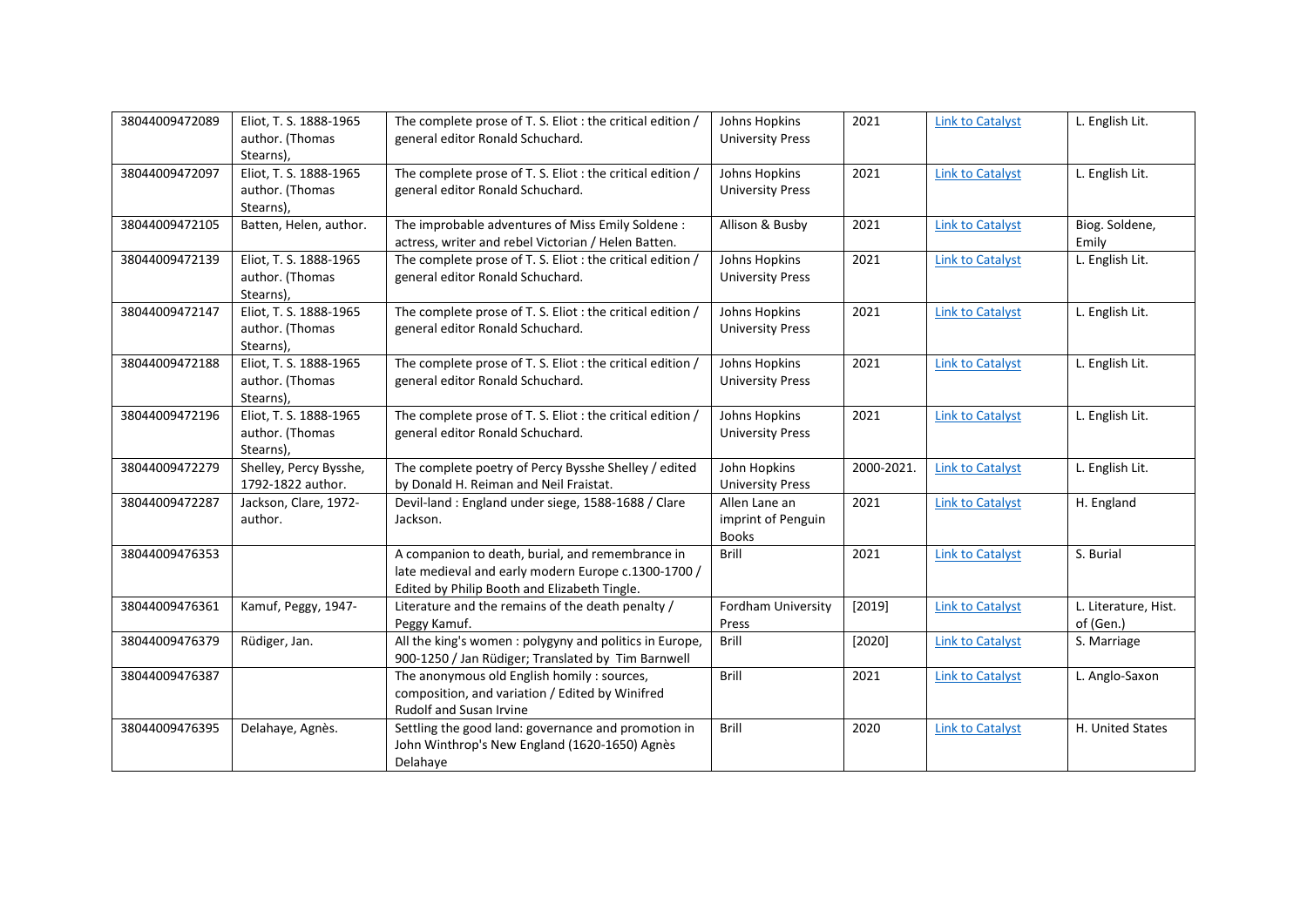| 38044009476403 | Reid, Phillip, 1967-               | The merchant ship in the British Atlantic, 1600-1800:<br>continuity and innovation in a key technology / Philip | <b>Brill</b>                          | [2020] | <b>Link to Catalyst</b> | S. Ships            |
|----------------|------------------------------------|-----------------------------------------------------------------------------------------------------------------|---------------------------------------|--------|-------------------------|---------------------|
|                |                                    | Reid.                                                                                                           |                                       |        |                         |                     |
| 38044009476429 | Burns, Dylan M.                    | Did God care? : providence, dualism, and will in later                                                          | Brill                                 | [2020] | <b>Link to Catalyst</b> | R. Religion &       |
|                |                                    | Greek and early Christian philosophy / Dylan M.                                                                 |                                       |        |                         | Philos. of Religion |
|                |                                    | Burns.                                                                                                          |                                       |        |                         |                     |
| 38044009476437 | Pagán, Jonathan                    | Giles Firmin and the transatlantic Puritan tradition:                                                           | Brill                                 | [2020] | <b>Link to Catalyst</b> | R. Puritans &c.,    |
|                | Warren.                            | Polity, piety, and polemic / Jonathan Warren Pagán                                                              |                                       |        |                         | Firmin              |
| 38044009476445 | Blackburn, Dean                    | Penguin books and political change : Britain's<br>meritocratic moment, 1937-1988 Dean Blackburn                 | Manchester<br><b>University Press</b> | 2020   | <b>Link to Catalyst</b> | Bibliog. Publishing |
| 38044009476452 |                                    | The exemplary Hercules from the Renaissance to the                                                              | Brill                                 | [2020] | <b>Link to Catalyst</b> | A. Art              |
|                |                                    | Enlightenment and beyond / Edited by Valerie Mainz                                                              |                                       |        |                         |                     |
|                |                                    | and Emma Stafford                                                                                               |                                       |        |                         |                     |
| 38044009476478 | Toffolo, Sandra, author.           | Describing the city, describing the state :                                                                     | Brill                                 | [2020] | <b>Link to Catalyst</b> | H. Venice           |
|                |                                    | representations of Venice and the Venetian                                                                      |                                       |        |                         |                     |
|                |                                    | Terraferma in the Renaissance / by Sandra Toffolo.                                                              |                                       |        |                         |                     |
| 38044009476486 | Francis, Sally, Dr.                | Crocologia : a detailed study of saffron, the king of                                                           | Brill                                 | [2020] | <b>Link to Catalyst</b> | S. Herbs            |
|                | author                             | plants / by Sally Francis and Maria Teresa Ramandi.                                                             |                                       |        |                         |                     |
| 38044009476494 | Benoist, Jocelyn, 1968-<br>author. | Toward a contextual realism / Jocelyn Benoist.                                                                  | <b>Harvard University</b><br>Press    | 2021   | <b>Link to Catalyst</b> | Philosophy          |
| 38044009476502 | McIntosh, Carey,                   | Semantics and cultural change in the British                                                                    | <b>Brill</b>                          | [2020] | <b>Link to Catalyst</b> | Philology, English  |
|                | author.                            | Enlightenment : new words and old / by Carey<br>McIntosh.                                                       |                                       |        |                         |                     |
| 38044009476825 |                                    | The new criterion.                                                                                              | Foundation for                        | c1982- | <b>Link to Catalyst</b> | Periodicals         |
|                |                                    |                                                                                                                 | <b>Cultural Review</b>                |        |                         |                     |
| 38044009476866 |                                    | The new criterion.                                                                                              | Foundation for                        | c1982- | <b>Link to Catalyst</b> | Periodicals         |
|                |                                    |                                                                                                                 | <b>Cultural Review</b>                |        |                         |                     |
| 38044009476874 |                                    | Church monuments.                                                                                               | Church Monuments                      | 1985-  | <b>Link to Catalyst</b> | Periodicals         |
| 38044009479092 |                                    |                                                                                                                 | Society                               |        |                         |                     |
|                | Hanning, James, author.            | Love & deception : Philby in Beirut / James Hanning.                                                            | Corsair                               | 2021   | <b>Link to Catalyst</b> | S. Spies &c.        |
| 38044009479100 | Biss, Eula, author.                | Having and being had / Eula Biss.                                                                               | Faber                                 | 2021   | <b>Link to Catalyst</b> | L. English Lit.     |
| 38044009479118 | Erpenbeck, Jenny,                  | Not a novel : collected writings and reflections / Jenny                                                        | Granta                                | 2020   | <b>Link to Catalyst</b> | L. German Lit.,     |
|                | 1967- author.                      | Erpenbeck ; translated from the German by Kurt                                                                  |                                       |        |                         | Trans.              |
|                |                                    | Beals.                                                                                                          |                                       |        |                         |                     |
| 38044009479126 | Yang, Jisheng, 1940-               | The world turned upside down : a history of the                                                                 | Swift                                 | 2021   | <b>Link to Catalyst</b> | H. China            |
|                | author.                            | Chinese Cultural Revolution / Yang Jisheng;<br>translated from the Chinese and edited by Stacy                  |                                       |        |                         |                     |
|                |                                    | Mosher and Guo Jian.                                                                                            |                                       |        |                         |                     |
|                |                                    |                                                                                                                 |                                       |        |                         |                     |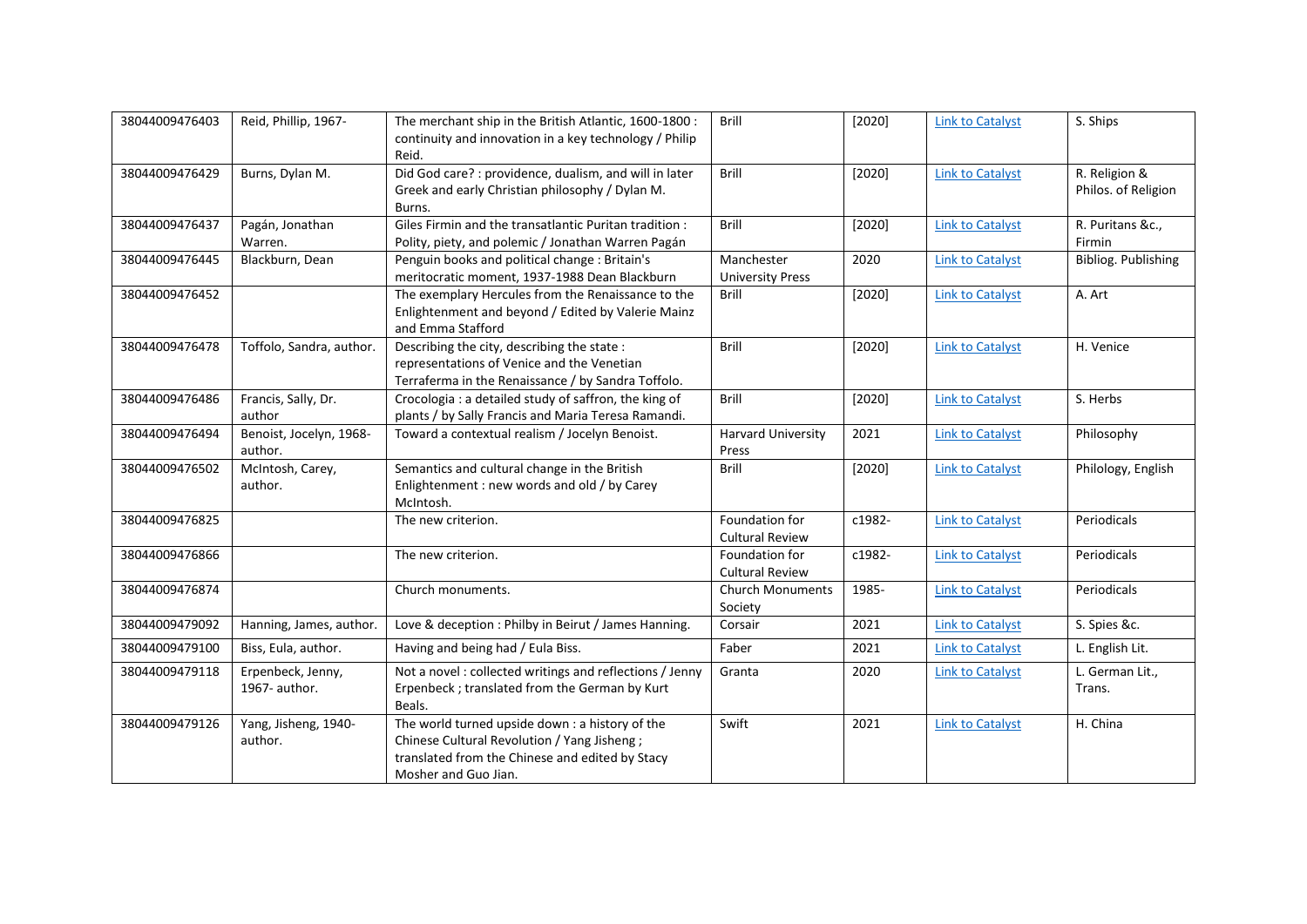| 38044009479134 | Clarke, Jim (Lecturer in<br>journalism) author. | The aesthetics of Anthony Burgess: fire of words /<br>Jim Clarke.                                                                               | Palgrave Macmillan                                  | [2017]     | <b>Link to Catalyst</b> | L. English Lit.,<br><b>Burgess</b> |
|----------------|-------------------------------------------------|-------------------------------------------------------------------------------------------------------------------------------------------------|-----------------------------------------------------|------------|-------------------------|------------------------------------|
| 38044009479159 | Stepanova, Mariia,<br>author.                   | In memory of memory : a romance / Maria Stepanova<br>; translated by Sasha Dugdale.                                                             | <b>Fitzcarraldo Editions</b>                        | 2021       | <b>Link to Catalyst</b> | L. Russian Lit.,<br>Trans.         |
| 38044009479555 |                                                 | The Gaskell journal.                                                                                                                            | <b>Gaskell Society</b>                              | $[2008]$ - | <b>Link to Catalyst</b> | Periodicals                        |
| 38044009480413 | Smith, Craig, 1977-<br>author.                  | Adam Ferguson and the idea of civil society : moral<br>science in the Scottish Enlightenment / Craig Smith.                                     | Edinburgh<br><b>University Press</b>                | $[2019]$   | <b>Link to Catalyst</b> | S. Social Science                  |
| 38044009480421 | Payne, Sebastian,<br>author.                    | Broken heartlands : a journey through Labour's lost<br>England / Sebastian Payne.                                                               | Macmillan                                           | 2021       | <b>Link to Catalyst</b> | H. England                         |
| 38044009480439 | Groff, Lauren, author                           | Matrix / Lauren Groff                                                                                                                           | William Heinemann                                   | 2021       | <b>Link to Catalyst</b> | Fiction                            |
| 38044009480470 | Sharafutdinova, Gulnaz,<br>author.              | The red mirror: Putin's leadership and Russia's<br>insecure identity / Gulnaz Sharafutdinova.                                                   | <b>Oxford University</b><br>Press                   | 2020       | <b>Link to Catalyst</b> | H. Russia                          |
| 38044009480488 | Kelleway, Philip, author.                       | The art of Doris and Anna Zinkeisen / Philip Kelleway,<br>Emma Roodhouse, Nicola Evans.                                                         | Unicorn                                             | 2021       | <b>Link to Catalyst</b> | A. Painting,<br>Zinkeisen          |
| 38044009480496 | Borge, Jessica, 1980-<br>author                 | Protective practices : A history of the London Rubber<br>Company and the condom business / Jessica Borge;<br>foreword by Lesley A. Hall         | McGill-Queen's<br><b>University Press</b>           | 2020       | <b>Link to Catalyst</b> | S. Population                      |
| 38044009480504 | Margulies, Donald,<br>author                    | God of vengeance / Donald Margulies ; adapted from<br>the play by Sholom Asch; based on a literal<br>translation by Joachim Neugroschel.        | Theatre<br>Communications<br>Group                  | 2004       | <b>Link to Catalyst</b> | L. English Drama                   |
| 38044009480512 |                                                 | William Morris / edited by Anna Mason.                                                                                                          | Thames and<br>Hudson                                | 2021       | <b>Link to Catalyst</b> | Biog. Morris, 4to.                 |
| 38044009480520 | Rich, Nathaniel, 1980-<br>author.               | Second nature : scenes from a world remade /<br>Nathaniel Rich.                                                                                 | <b>MCD Farrar Straus</b><br>and Giroux              | 2021       | <b>Link to Catalyst</b> | S. Science (Gen.)                  |
| 38044009480538 | Hill, Susan, 1942-<br>author                    | A change of circumstance / Susan Hill                                                                                                           | Chatto & Windus                                     | 2021       | <b>Link to Catalyst</b> | Fiction                            |
| 38044009480561 | Artmonsky, Ruth,<br>author.                     | Sellers of dreams : fifty years of advertising beauty<br>products / Ruth Artmonsky.                                                             | Artmonsky Arts                                      | [2020]     | <b>Link to Catalyst</b> | S. Advertising                     |
| 38044009480579 |                                                 | Corporate policing, yellow unionism, and<br>strikebreaking, 1890-1930 : in defence of freedom /<br>edited by Matteo Millan, Alessandro Saluppo. | Routledge                                           | 2021       | <b>Link to Catalyst</b> | S. Trade Unions                    |
| 38044009480587 | Dyas, Dee, author.                              | The dynamics of pilgrimage: Christianity, holy places,<br>and sensory experience / Dee Dyas.                                                    | Routledge                                           | 2021       | <b>Link to Catalyst</b> | R. Pilgrimages                     |
| 38044009480595 | Girouard, Mark, 1931-<br>author.                | A biographical dictionary of English architecture,<br>1540-1640 / Mark Girouard.                                                                | Paul Mellon Centre<br>for Studies in British<br>Art | 2021       | <b>Link to Catalyst</b> | Biographical Colls.                |
| 38044009480603 | Veracini, Lorenzo,<br>author.                   | The world turned inside out : settler colonialism as a<br>political idea / Lorenzo Veracini.                                                    | Verso                                               | 2021       | <b>Link to Catalyst</b> | H. Colonies (Gen.)                 |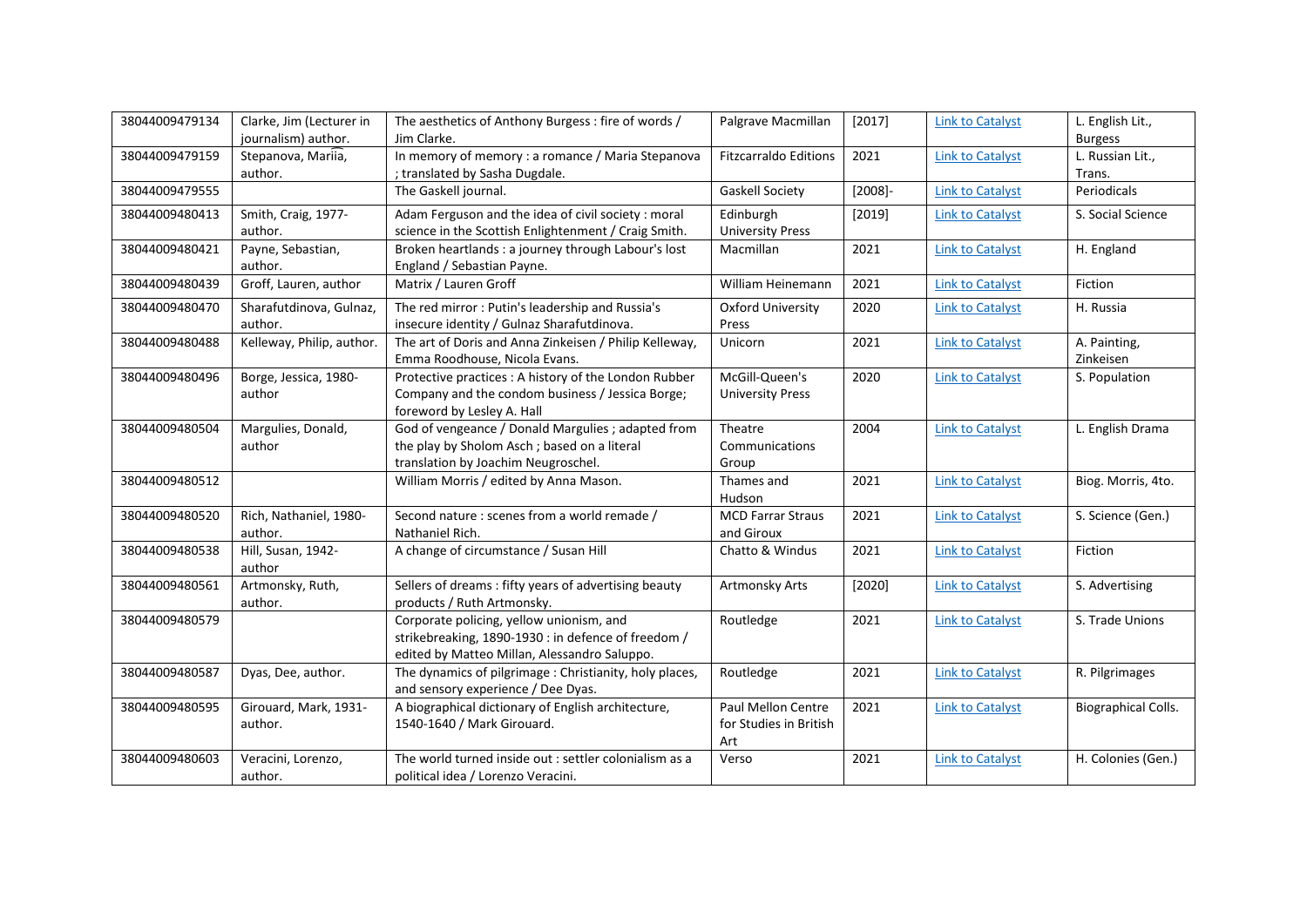| 38044009480611 |                          | Modes of truth : the unified approach to truth,         | Routledge                   | 2021   | <b>Link to Catalyst</b> | Philosophy                |
|----------------|--------------------------|---------------------------------------------------------|-----------------------------|--------|-------------------------|---------------------------|
|                |                          | modality, and paradox / edited by Carlo Nicolai,        |                             |        |                         |                           |
|                |                          | Johannes Stern.                                         |                             |        |                         |                           |
| 38044009480629 | Goldsworthy, Adrian      | Philip and Alexander : kings and conquerors / Adrian    | Head of Zeus An             | [2020] | <b>Link to Catalyst</b> | H. Macedonia              |
|                | Keith, author.           | Goldsworthy.                                            | Apollo book                 |        |                         |                           |
| 38044009480637 | Gehrer, Julienne,        | Martha Lloyd's household book : the original            | <b>Bodleian Library</b>     | 2021   | <b>Link to Catalyst</b> | S. Food &c.               |
|                | author                   | manuscript from Jane Austen's kitchen / Julienne        |                             |        |                         |                           |
|                |                          | Gehrer; foreword by Deirdre Le Faye                     |                             |        |                         |                           |
| 38044009480645 | Lewis, Philippa, author. | Stories from architecture : behind the lines at         | The MIT Press               | 2021   | <b>Link to Catalyst</b> | A. Architecture           |
|                |                          | Drawing Matter / Philippa Lewis; foreword by Adrian     |                             |        |                         |                           |
|                |                          | Forty.                                                  |                             |        |                         |                           |
| 38044009480652 | Rivera, José Eustasio,   | The Vortex : a novel / José Eustasio Rivera; translated | Duke University             | 2018   | <b>Link to Catalyst</b> | Fiction                   |
|                | 1888-1928 author         | and with an introduction by John Charles Chasteen       | Press                       |        |                         |                           |
| 38044009480660 | Jurasinski, Stefan,      | The laws of Alfred : the Domboc and the making of       | Cambridge                   | 2021   | <b>Link to Catalyst</b> | S. Law                    |
|                | author.                  | Anglo-Saxon law / Stefan Jurasinski, Lisi Oliver.       | <b>University Press</b>     |        |                         |                           |
| 38044009480678 | Goldstone, Nancy         | In the shadow of the Empress: the defiant lives of      | Weidenfeld and              | 2021   | <b>Link to Catalyst</b> | H. Maria Theresa,         |
|                | Bazelon, author          | Maria Theresa, Mother of Marie Antoinette, and her      | Nicolson                    |        |                         | <b>Empress of Austria</b> |
|                |                          | daughters/ Nancy Goldstone                              |                             |        |                         |                           |
| 38044009480686 | Thurley, Simon, 1962-    | Palaces of revolution : life, death & art at the Stuart | <b>William Collins</b>      | 2021   | <b>Link to Catalyst</b> | H. England                |
|                | author.                  | court / Simon Thurley.                                  |                             |        |                         |                           |
| 38044009480702 |                          | Michel Serres and the crises of the contemporary /      | Bloomsbury                  | 2020   | <b>Link to Catalyst</b> | Philosophy, Serres        |
|                |                          | edited by Rick Dolphijn.                                | Academic                    |        |                         |                           |
| 38044009481015 |                          | Geographies of knowledge : science, scale, and          | Johns Hopkins               | 2020   | <b>Link to Catalyst</b> | S. Science (Gen.)         |
|                |                          | spatiality in the nineteenth century / edited by Robert | <b>University Press</b>     |        |                         |                           |
|                |                          | J. Mayhew, Charles W.J. Withers.                        |                             |        |                         |                           |
| 38044009481023 | Frederick II, King of    | Frederick the Great's philosophical writings / edited   | <b>Princeton University</b> | [2021] | <b>Link to Catalyst</b> | Philosophy                |
|                | Prussia, 1712-1786       | by Avi Lifschitz; translated by Angela Scholar.         | Press                       |        |                         |                           |
|                | author.                  |                                                         |                             |        |                         |                           |
| 38044009481031 | Miakinkov, Eugene,       | War and enlightenment in Russia : military culture in   | University of               | 2020   | <b>Link to Catalyst</b> | H. Russia                 |
|                | 1984- author.            | the age of Catherine II / Eugene Miakinkov.             | <b>Toronto Press</b>        |        |                         |                           |
| 38044009481049 | Bynum, Caroline          | Dissimilar similitudes : devotional objects in late     | Zone Books                  | 2020   | <b>Link to Catalyst</b> | R. Christian Art &c.      |
|                | Walker.                  | medieval Europe / Caroline Walker Bynum.                |                             |        |                         |                           |
| 38044009481056 | Robertson, Lisa C.,      | Home and identity in nineteenth-century literary        | Edinburgh                   | 2020   | <b>Link to Catalyst</b> | L. English Lit., Hist.    |
|                | author.                  | London / Lisa C. Robertson.                             | <b>University Press</b>     |        |                         | of                        |
| 38044009481064 | Rustow, Marina,          | The lost archive : traces of a caliphate in a Cairo     | Princeton University        | [2020] | <b>Link to Catalyst</b> | H. Jews                   |
|                | author.                  | synagogue / Marina Rustow.                              | Press                       |        |                         |                           |
| 38044009481072 |                          | Spain, the Second World War, and the Holocaust:         | University of               | [2020] | <b>Link to Catalyst</b> | H. Jews                   |
|                |                          | history and representation / edited by Sara J.          | <b>Toronto Press</b>        |        |                         |                           |
|                |                          | Brenneis and Gina Herrmann.                             |                             |        |                         |                           |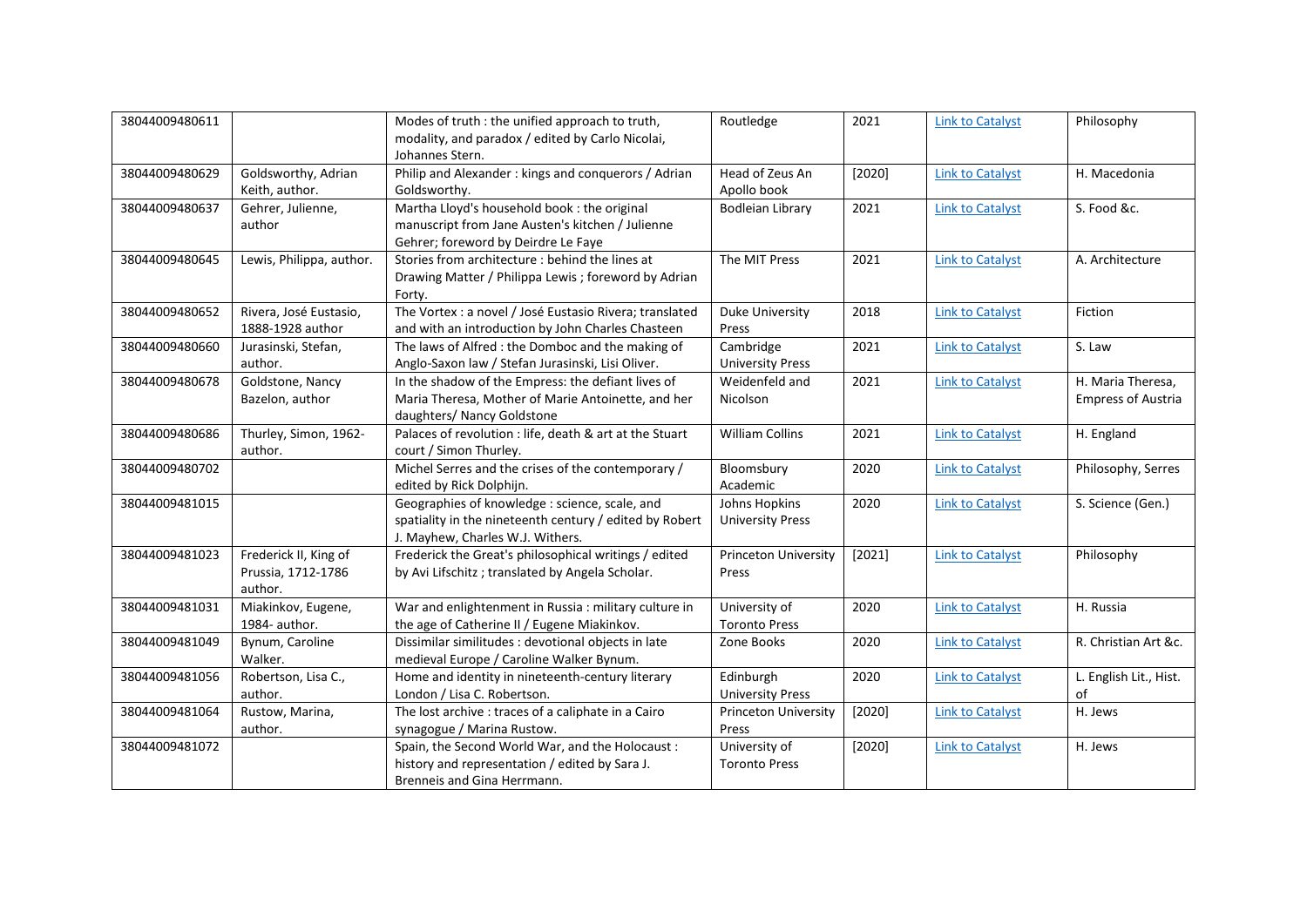| 38044009481080 |                           | Scottish literature and World War I / edited by David   | Edinburgh                | [2020]     | <b>Link to Catalyst</b> | L. Scottish Lit., Hist. |
|----------------|---------------------------|---------------------------------------------------------|--------------------------|------------|-------------------------|-------------------------|
|                |                           | A. Rennie.                                              | <b>University Press</b>  |            |                         | of                      |
| 38044009481098 |                           | The Cambridge Stravinsky encyclopedia / edited by       | Cambridge                | 2021       | <b>Link to Catalyst</b> | Biog. Stravinsky        |
|                |                           | Edward Campbell (University of Aberdeen), Peter         | <b>University Press</b>  |            |                         |                         |
|                |                           | O'Hagan (Roehampton University, London).                |                          |            |                         |                         |
| 38044009481106 | Wasson, Sara, author.     | Transplantation Gothic : tissue transfer in literature, | Manchester               | 2020       | <b>Link to Catalyst</b> | L. Literature, Hist.    |
|                |                           | film, and medicine / Sara Wasson.                       | <b>University Press</b>  |            |                         | of (Gen.)               |
| 38044009481114 |                           | People and piety : protestant devotional identities in  | Manchester               | 2020       | <b>Link to Catalyst</b> | R. Sacred Lit., Hist    |
|                |                           | early modern England / edited by Elizabeth Clarke and   | <b>University Press</b>  |            |                         | of                      |
|                |                           | Robert W. Daniel.                                       |                          |            |                         |                         |
| 38044009481122 | Clementsson, Bonnie,      | Incest in Sweden, 1680-1940 : a history of forbidden    | Lund University          | 2020       | <b>Link to Catalyst</b> | S. Sex &c.              |
|                | 1969- author.             | relations / Bonnie Clementsson; translated by Lena      | Press                    |            |                         |                         |
|                |                           | Olsson                                                  |                          |            |                         |                         |
| 38044009481130 | Ashby, Richard author.    | King Lear 'after' Auschwitz: Shakespeare,               | Edinburgh                | [2021]     | <b>Link to Catalyst</b> | L. English Lit.,        |
|                | (Richard R. J.)           | appropriation and theatres of catastrophe in post-war   | <b>University Press</b>  |            |                         | Shakespeare             |
|                |                           | British drama / Richard Ashby.                          |                          |            |                         |                         |
| 38044009481148 | Gay, David, 1955-         | Gifts and graces : prayer, poetry, and polemic from     | University of            | [2021]     | <b>Link to Catalyst</b> | R. Religious &          |
|                | author.                   | Lancelot Andrewes to John Bunyan / David Gay.           | <b>Toronto Press</b>     |            |                         | Theol. Lit.             |
| 38044009481155 |                           | The quest for certainty in early modern Europe : from   | University of            | $[2020]$ . | <b>Link to Catalyst</b> | H. Renaissance          |
|                |                           | inquisition to inquiry, 1550-1700 / edited by Barbara   | Toronto Press in         |            |                         |                         |
|                |                           | Fuchs and Mercedes García-Arenal.                       | association with the     |            |                         |                         |
|                |                           |                                                         | <b>UCLA Center for</b>   |            |                         |                         |
|                |                           |                                                         | Seventeenth- and         |            |                         |                         |
|                |                           |                                                         | Eighteenth-Century       |            |                         |                         |
|                |                           |                                                         | Studies and the          |            |                         |                         |
|                |                           |                                                         | <b>William Andrews</b>   |            |                         |                         |
|                |                           |                                                         | Clark Memorial           |            |                         |                         |
|                |                           |                                                         | Library                  |            |                         |                         |
| 38044009481163 | McGregor, Jon, 1976-      | Lean, fall, stand / Jon McGregor                        | 4th Estate               | 2021       | <b>Link to Catalyst</b> | Fiction                 |
|                | author                    |                                                         |                          |            |                         |                         |
| 38044009481171 | Ricks, Christopher,       | Along heroic lines / Christopher Ricks.                 | <b>Oxford University</b> | 2021       | <b>Link to Catalyst</b> | L. Literature, Hist.    |
|                | 1933- author.             |                                                         | Press                    |            |                         | of (Gen.)               |
| 38044009481189 | Burnet, Graeme            | Case study / Graeme Macrae Burnet                       | Saraband                 | 2021       | <b>Link to Catalyst</b> | Fiction                 |
|                | Macrae, 1967- author      |                                                         |                          |            |                         |                         |
| 38044009481197 | Banville, John, 1945-     | April in Spain / John Banville                          | Faber and Faber          | 2021       | <b>Link to Catalyst</b> | Fiction                 |
|                | author                    |                                                         |                          |            |                         |                         |
| 38044009481205 | Sorabji, Richard, author. | Freedom of speech and expression : its history, its     | <b>Oxford University</b> | 2021       | <b>Link to Catalyst</b> | S. Political Science    |
|                |                           | value, its good use, and its misuse / Richard Sorabji.  | Press                    |            |                         |                         |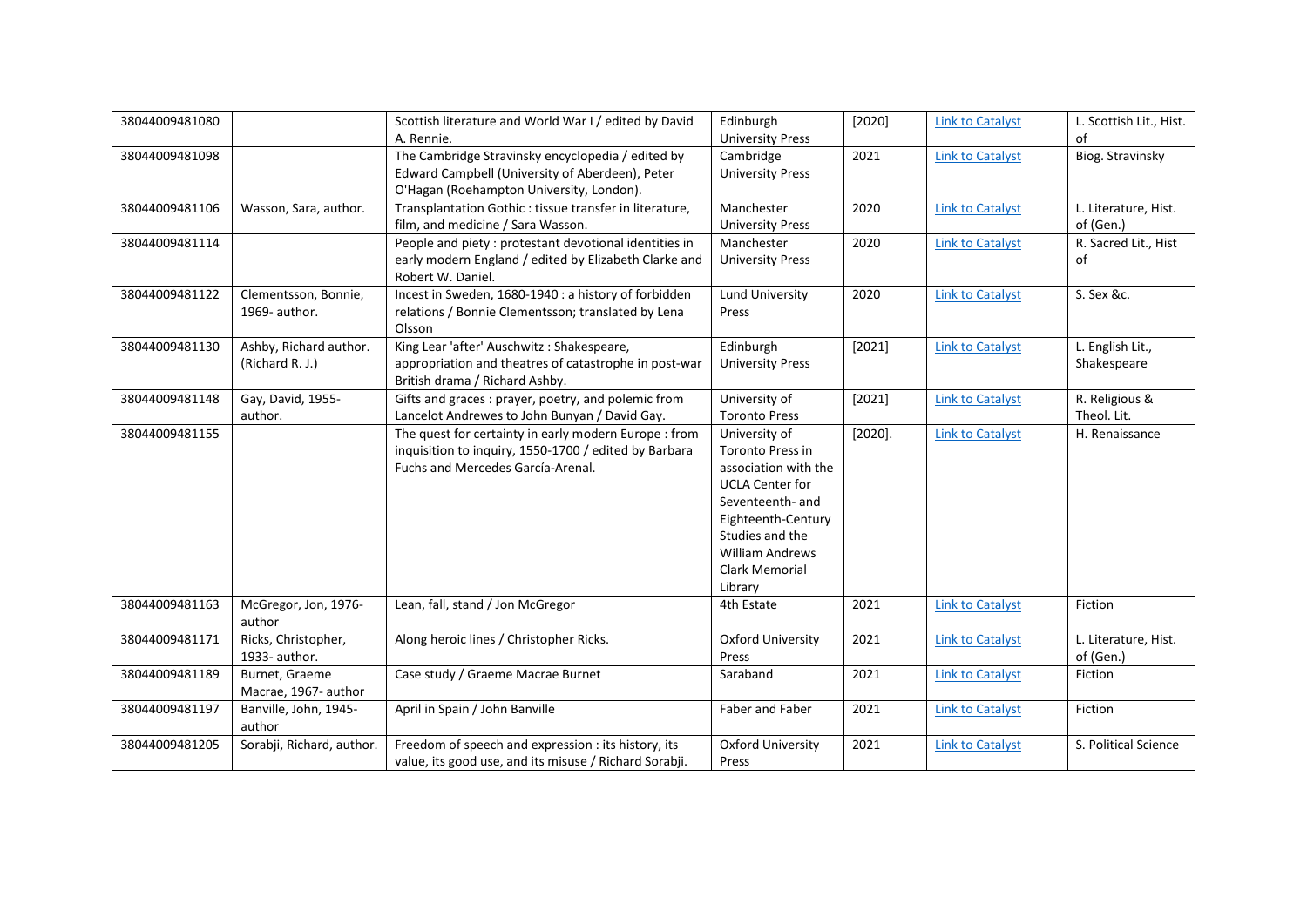| 38044009481213 | Harker, Ben, author.                 | The chronology of revolution : communism, culture,                                                                                 | University of                         | [2021] | <b>Link to Catalyst</b> | H. England                            |
|----------------|--------------------------------------|------------------------------------------------------------------------------------------------------------------------------------|---------------------------------------|--------|-------------------------|---------------------------------------|
|                |                                      | and civil society in twentieth-century Britain / Ben                                                                               | <b>Toronto Press</b>                  |        |                         |                                       |
|                |                                      | Harker.                                                                                                                            |                                       |        |                         |                                       |
| 38044009481221 | Foster, Samuel, 1987-                | Yugoslavia in the British imagination : peace, war and                                                                             | Bloomsbury                            | 2021   | <b>Link to Catalyst</b> | H. Serbia &                           |
|                | author.                              | peasants before Tito / Samuel Foster.                                                                                              | Academic                              |        |                         | Jugoslavia                            |
| 38044009481239 | Doerr, Anthony, author<br>1973-      | Cloud cuckoo land / Anthony Doerr                                                                                                  | Fourth Estate                         | 2021   | <b>Link to Catalyst</b> | Fiction                               |
| 38044009481247 | Powers, Richard, 1957-<br>author     | Bewilderment / Richard Powers                                                                                                      | Heinemann                             | 2021   | <b>Link to Catalyst</b> | Fiction                               |
| 38044009481254 | Hall, Sarah, 1974-<br>author         | Burntcoat / Sarah Hall                                                                                                             | Faber & Faber                         | 2021   | <b>Link to Catalyst</b> | Fiction                               |
| 38044009481262 | Thomas, Alfred, 1958-<br>author.     | The court of Richard II and bohemian culture :<br>literature and art in the age of Chaucer and the<br>Gawain poet / Alfred Thomas. | <b>DS Brewer</b>                      | 2020   | <b>Link to Catalyst</b> | L. Medieval Lit.,<br>Hist. of         |
| 38044009481270 | Bailey, Martin, 1947-<br>author      | Van Gogh's finale: Auvers and the artist's rise to fame<br>/ Martin Bailey                                                         | Frances Lincoln                       | 2021   | <b>Link to Catalyst</b> | A. Painting, Gogh                     |
| 38044009481288 | Margolyes, Miriam,<br>author.        | This much is true / Miriam Margolyes.                                                                                              | John Murray                           | 2021   | <b>Link to Catalyst</b> | Biog. Margolyes                       |
| 38044009481296 | Holland, Jack, 1984-<br>author.      | Selling war and peace : Syria and the Anglosphere /<br>Jack Holland.                                                               | Cambridge<br><b>University Press</b>  | 2020   | <b>Link to Catalyst</b> | H. Palestine & Syria                  |
| 38044009481304 | Glendinning, Miles,<br>1956- author. | Mass housing : modern architecture and state power-<br>a global history / Miles Glendinning.                                       | <b>Bloomsbury Visual</b><br>Arts      | 2021   | <b>Link to Catalyst</b> | S. Housing                            |
| 38044009481320 | Shute, Joe, author.                  | Forecast : a diary of the lost seasons / Joe Shute.                                                                                | <b>Bloomsbury Wildlife</b>            | 2021   | <b>Link to Catalyst</b> | S. Climate Change                     |
| 38044009481346 | Boucoyannis, Deborah,<br>author.     | Kings as judges : power, justice, and the origins of<br>parliaments / Deborah Boucoyannis.                                         | Cambridge<br><b>University Press</b>  | 2021   | <b>Link to Catalyst</b> | H. Constitutional<br>Hist. &c. (Gen.) |
| 38044009481353 | Larson, Frances, 1976-<br>author.    | Undreamed shores : the hidden heroines of British<br>anthropology / Frances Larson.                                                | Granta                                | 2021   | <b>Link to Catalyst</b> | Biographical Colls.                   |
| 38044009481361 | Potvin, John, author.                | Deco dandy : designing masculinity in 1920s Paris /<br>John Potvin.                                                                | Manchester<br><b>University Press</b> | 2020   | <b>Link to Catalyst</b> | A. Art                                |
| 38044009481379 | Neuman, Andrés, 1977-<br>author.     | Fracture / Andrés Neuman.                                                                                                          | Granta                                | 2020   | <b>Link to Catalyst</b> | Fiction, 4to.                         |
| 38044009481395 |                                      | Norman Mailer in context / edited by Maggie<br>McKinley.                                                                           | Cambridge<br><b>University Press</b>  | 2021   | <b>Link to Catalyst</b> | L. English Lit.,<br>Mailer            |
| 38044009481403 | Midorikawa, Emily,<br>author.        | Out of the shadows : six visionary Victorian women in<br>search of a public voice / Emily Midorikawa.                              | <b>Counterpoint Press</b>             | 2021   | <b>Link to Catalyst</b> | <b>Biographical Colls.</b>            |
| 38044009481411 | Bloom, Harold, author.               | The bright book of life : novels to read and reread /<br>Harold Bloom.                                                             | Alfred A Knopf                        | 2020   | <b>Link to Catalyst</b> | L. Literature, Hist.<br>of (Gen.)     |
| 38044009481429 | Critchley, Simon, 1960-<br>author.   | Bald: 35 philosophical short cuts / Simon Critchley;<br>essays edited by Peter Catapano.                                           | <b>Yale University</b><br>Press       | [2021] | <b>Link to Catalyst</b> | Philosophy                            |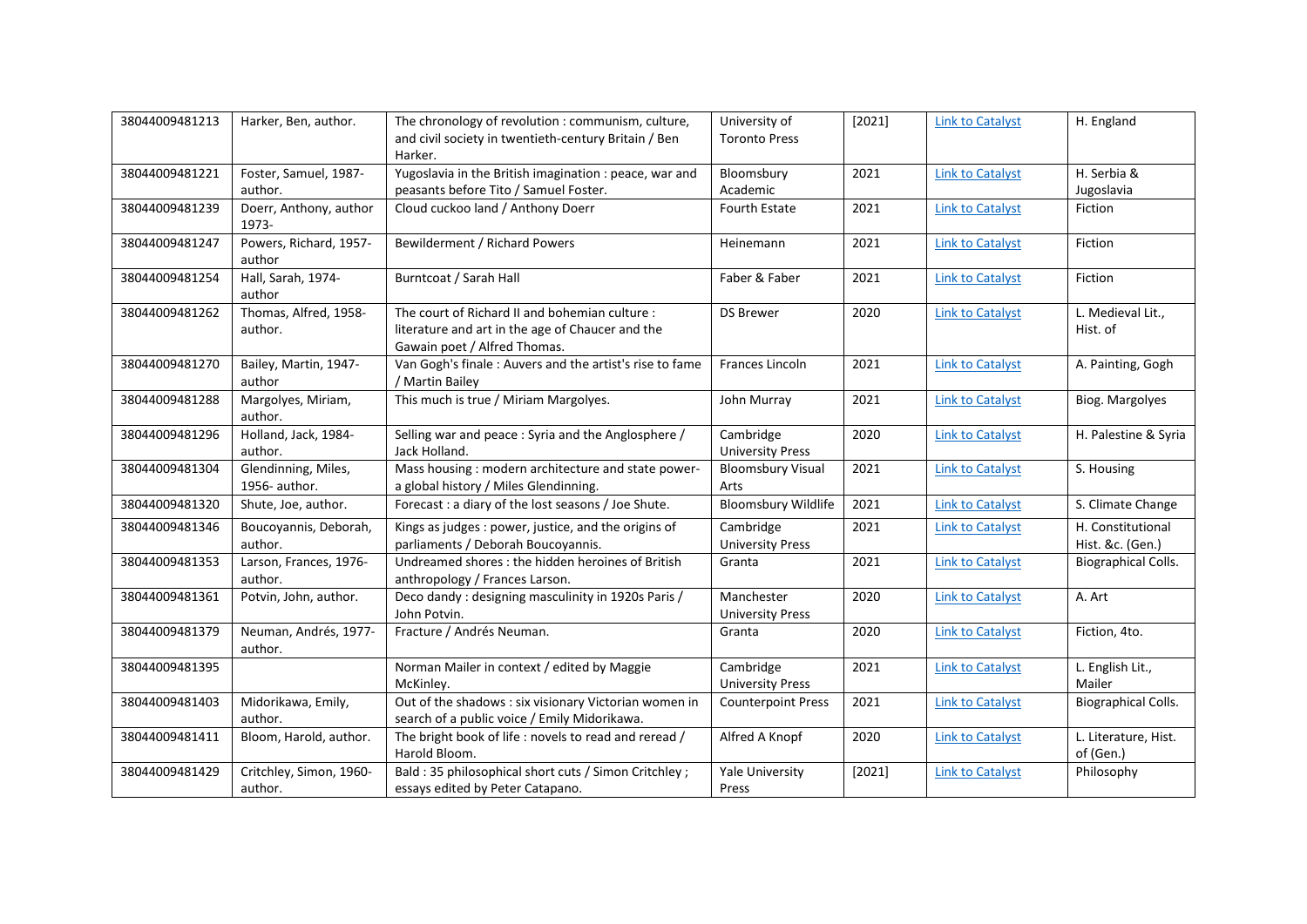| 38044009481437 | Silius Italicus, Tiberius                                       | Silius Italicus' Punica: Rome's war with Hannibal /                                                                                    | Routledge Taylor &                      | 2021   | <b>Link to Catalyst</b> | L. Greek & Latin                                         |
|----------------|-----------------------------------------------------------------|----------------------------------------------------------------------------------------------------------------------------------------|-----------------------------------------|--------|-------------------------|----------------------------------------------------------|
|                | Catius, author.                                                 | Antony Augoustakis and Neil W. Bernstein.                                                                                              | <b>Francis Group</b>                    |        |                         | Texts &c.                                                |
| 38044009481445 | Wilson, Lee B. author.                                          | Bonds of empire : the English origins of slave law in<br>South Carolina and British plantation America, 1660-<br>1783 / Lee B. Wilson. | Cambridge<br><b>University Press</b>    | 2021   | <b>Link to Catalyst</b> | S. Slavery                                               |
| 38044009481452 | McDowell, Nicholas,<br>1973- author.                            | Poet of revolution : the making of John Milton /<br>Nicholas McDowell.                                                                 | <b>Princeton University</b><br>Press    | [2020] | <b>Link to Catalyst</b> | Biog. Milton, John                                       |
| 38044009481460 | Merriman, Helena,<br>author.                                    | Tunnel 29 : love, espionage and betrayal : the true<br>story of an extraordinary escape beneath the Berlin<br>Wall / Helena Merriman.  | Hodder &<br>Stoughton                   | 2021   | <b>Link to Catalyst</b> | H. German<br>Republic                                    |
| 38044009481478 | MacLaverty, Bernard,<br>author.                                 | Blank pages and other stories / Bernard MacLaverty.                                                                                    | Jonathan Cape                           | 2021   | <b>Link to Catalyst</b> | Fiction, 4to.                                            |
| 38044009481486 | Tindley, Annie, author.                                         | Lord Dufferin, Ireland and the British Empire, c. 1820-<br>1900 : rule by the best? / Annie Tindley.                                   | Routledge Taylor &<br>Francis Group     | 2021   | <b>Link to Catalyst</b> | Biog. Dufferin and<br>Ava, Frederick<br>Temple Blackwood |
| 38044009481494 |                                                                 | A history of Irish women's poetry / edited by Ailbhe<br>Darcy and David Wheatley.                                                      | Cambridge<br><b>University Press</b>    | 2021   | <b>Link to Catalyst</b> | L. Irish Lit., Hist. of                                  |
| 38044009481502 | Craddock, P. T. author.<br>(Paul T.)                            | Spare parts : a surprising history of transplants / Paul<br>Craddock.                                                                  | Fig Tree an imprint<br>of Penguin Books | 2021   | <b>Link to Catalyst</b> | S. Surgery                                               |
| 38044009481510 | Vatikiotis, Michael, R. J.,<br>1957- author.                    | Lives between the lines : a journey in search of the<br>lost Levant / Michael Vatikiotis.                                              | Weidenfeld &<br>Nicolson                | 2021   | <b>Link to Catalyst</b> | Biog. Vatikiotis,<br>The family of                       |
| 38044009481528 | Freistetter, Florian,<br>1977- author.                          | A history of the universe in 100 stars / Florian<br>Freistetter ; translated from the German by Gesche<br>Ipsen.                       | Quercus                                 | 2021   | <b>Link to Catalyst</b> | S. Astronomy                                             |
| 38044009481536 | Arnold, David, 1946-<br>author.                                 | Burning the dead: Hindu nationhood and the global<br>construction of Indian tradition / David Arnold.                                  | University of<br>California Press       | [2021] | <b>Link to Catalyst</b> | S. Cremation                                             |
| 38044009481544 |                                                                 | Frederick Douglass in context / edited by Michaël Roy.                                                                                 | Cambridge<br><b>University Press</b>    | 2021   | <b>Link to Catalyst</b> | L. English Lit.,<br>Douglass                             |
| 38044009481551 | Synnott, Mark, author.                                          | The third pole : my Everest climb to find the truth<br>about Mallory and Irvine / Mark Synnott.                                        | Headline                                | 2021   | <b>Link to Catalyst</b> | S. Mountaineering<br>&c.                                 |
| 38044009481569 | Smith, Alison Karen,<br>author.                                 | Cabbage and caviar : a history of food in Russia /<br>Alison K. Smith.                                                                 | <b>Reaktion Books</b>                   | 2021   | <b>Link to Catalyst</b> | S. Food &c.                                              |
| 38044009481577 | Jones, Claire (Museum<br>director), author.                     | The business of birth control : contraception and<br>commerce in Britain before the sexual revolution /<br>Claire L. Jones.            | Manchester<br><b>University Press</b>   | 2020   | <b>Link to Catalyst</b> | S. Population                                            |
| 38044009481585 | Willi, Victor J. 1978-<br>author. (Victor<br>Jonathan Amadeus), | The fourth ordeal : a history of the Muslim<br>Brotherhood in Egypt, 1968-2018 / Victor J. Willi.                                      | Cambridge<br><b>University Press</b>    | 2021   | <b>Link to Catalyst</b> | H. Egypt (Modern)                                        |
| 38044009481601 | Jobb, Dean, 1958-<br>author.                                    | The case of the murderous Dr. Cream : the hunt for a<br>Victorian era serial killer / Dean Jobb.                                       | Algonquin Books of<br>Chapel Hill       | 2021   | <b>Link to Catalyst</b> | S. Crime                                                 |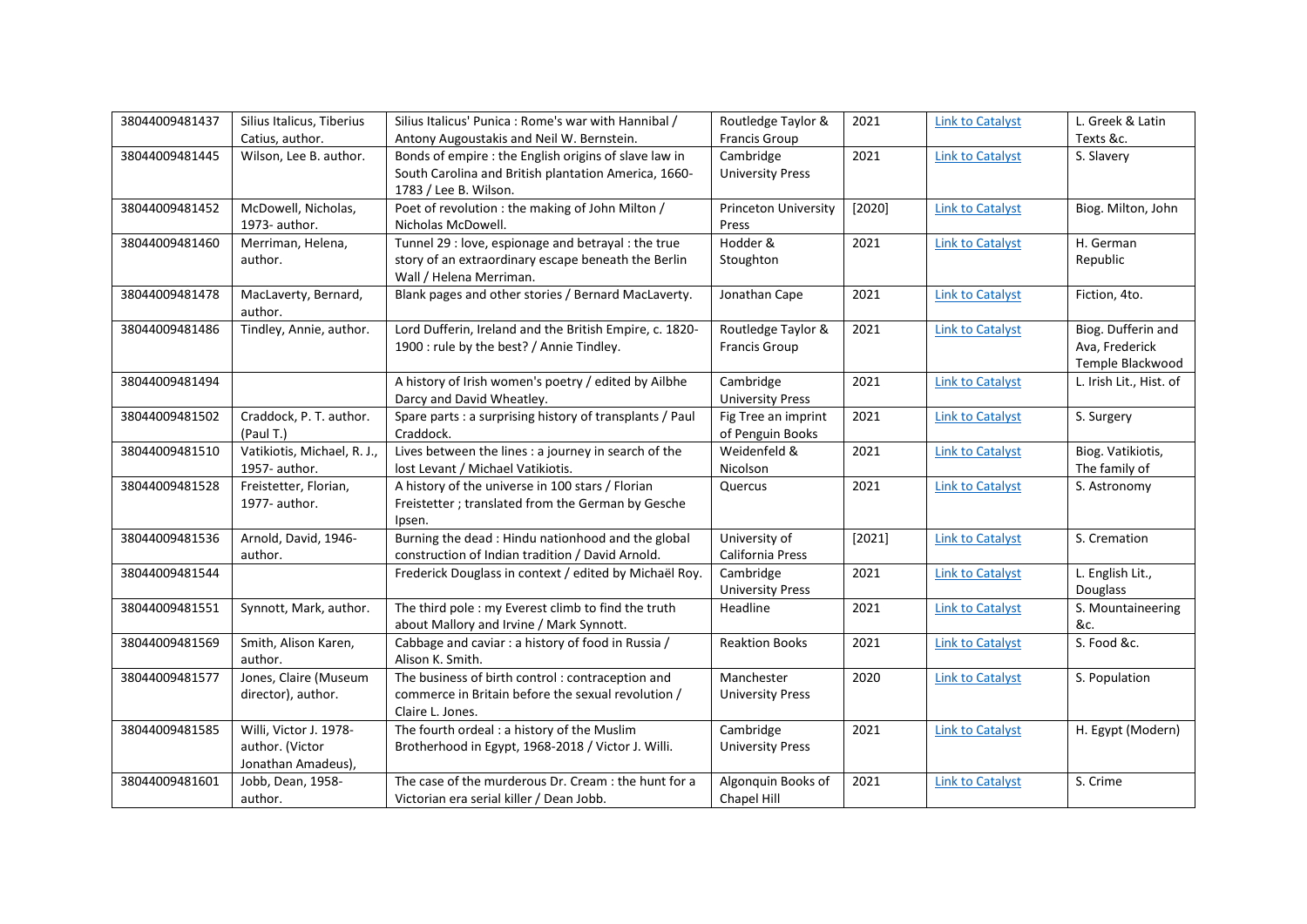| 38044009481650 | Dobbs, Michael, 1950-<br>author.               | King Richard: Nixon and Watergate: an American<br>tragedy / Michael Dobbs.                                                                                              | Scribe                                                            | 2021   | <b>Link to Catalyst</b> | H. United States          |
|----------------|------------------------------------------------|-------------------------------------------------------------------------------------------------------------------------------------------------------------------------|-------------------------------------------------------------------|--------|-------------------------|---------------------------|
| 38044009482211 | Wilder, Billy, 1906-2002<br>author.            | Billy Wilder on assignment : dispatches from Weimar<br>Berlin and interwar Vienna / edited by Noah Isenberg<br>; translated by Shelley Frisch.                          | Princeton University<br>Press                                     | [2021] | <b>Link to Catalyst</b> | L. German Lit.,<br>Trans. |
| 38044009482229 |                                                | Alcohol in the early modern world : a cultural history /<br>edited by B. Ann Tlusty.                                                                                    | Bloomsbury<br>Academic                                            | 2021   | <b>Link to Catalyst</b> | S. Drink                  |
| 38044009482237 | Lucas, Gavin, 1965-<br>author.                 | Making time : the archaeology of time revisited /<br>Gavin Lucas.                                                                                                       | Routledge Taylor &<br><b>Francis Group</b>                        | 2021   | <b>Link to Catalyst</b> | T. Archaeology<br>(Gen.)  |
| 38044009482245 | Buchanan, Alexandrina,<br>author.              | Digital analysis of vaults in English medieval<br>architecture / Alexandrina Buchanan, James Hillson<br>and Nicholas Webb.                                              | Routledge Taylor &<br>Francis Group                               | 2022   | <b>Link to Catalyst</b> | A. Architecture           |
| 38044009482252 | Millay, Edna St. Vincent,<br>1892-1950 author. | Poems & satires / Edna St. Vincent Millay ; edited by<br>Tristram Fane Saunders.                                                                                        | <b>Carcanet Classics</b>                                          | 2021   | <b>Link to Catalyst</b> | L. English Lit.           |
| 38044009482260 | Syrianus, Magister,<br>author.                 | Byzantine military rhetoric in the ninth century : a<br>translation of the Anonymi Byzantini Rhetorica<br>Militaris / Georgios Theotokis and Dimitrios<br>Sidiropoulos. | Routledge Taylor &<br>Francis Group                               | 2021   | <b>Link to Catalyst</b> | S. Military Science       |
| 38044009482278 | McInally, Tom, author.                         | George Strachan of the Mearns : seventeenth-century<br>Orientalist / Tom McInally.                                                                                      | Edinburgh<br><b>University Press</b>                              | [2020] | <b>Link to Catalyst</b> | Biog. Strachan,<br>George |
| 38044009482286 | Tol, Joris van den,<br>author.                 | Lobbying in company : economic interests and<br>political decision making in the history of Dutch Brazil,<br>1621-1656 / Joris van den Tol.                             | <b>Brill</b>                                                      | [2021] | <b>Link to Catalyst</b> | H. Colonies, Dutch        |
| 38044009482294 | Ōgimachi, Machiko,<br>1688-1724 author.        | In the shelter of the pine : a memoir of Yanagisawa<br>Yoshiyasu and Tokugawa Japan / Ōgimachi Machiko;<br>translated by G.G. Rowley.                                   | Columbia University<br>Press                                      | [2021] | <b>Link to Catalyst</b> | L. Japanese               |
| 38044009482302 | Brandão, Raul, 1867-<br>1930 author.           | The unknown islands: notes and landscapes / Raul<br>Brandão; translated by David Brookshaw;<br>introduction by Urbano Bettencourt.                                      | <b>Tagus Press</b><br>University of<br>Massachusetts<br>Dartmouth | [2020] | <b>Link to Catalyst</b> | T. Azores                 |
| 38044009482328 |                                                | Immortality in ancient philosophy / edited by A.G.<br>Long.                                                                                                             | Cambridge<br><b>University Press</b>                              | 2021   | <b>Link to Catalyst</b> | Philosophy                |
| 38044009482336 | Lancaster, Rosemary,<br>author.                | Women writing on the French Riviera : travellers and<br>trendsetters, 1870-1970 / by Rosemary Lancaster.                                                                | <b>Brill Rodopi</b>                                               | [2020] | <b>Link to Catalyst</b> | T. Riviera                |
| 38044009482344 | White, R. S., 1948-<br>author.                 | Keats's anatomy of melancholy : Lamia, Isabella, The<br>eve of St Agnes, and other poems (1820) / R.S. White.                                                           | Edinburgh<br><b>University Press</b>                              | [2020] | <b>Link to Catalyst</b> | L. English Lit., Keats    |
| 38044009482351 | Hayles, N. Katherine,<br>1943- author.         | Postprint : books and becoming computational / N.<br>Katherine Hayles.                                                                                                  | Columbia University<br>Press                                      | [2021] | <b>Link to Catalyst</b> | <b>Bibliog. Printing</b>  |
| 38044009482369 | Newman, Laura, 1990-<br>author.                | Germs in the English workplace, c.1880-1945 / Laura<br>Newman.                                                                                                          | Routledge Taylor &<br><b>Francis Group</b>                        | 2021   | <b>Link to Catalyst</b> | S. Bacteriology           |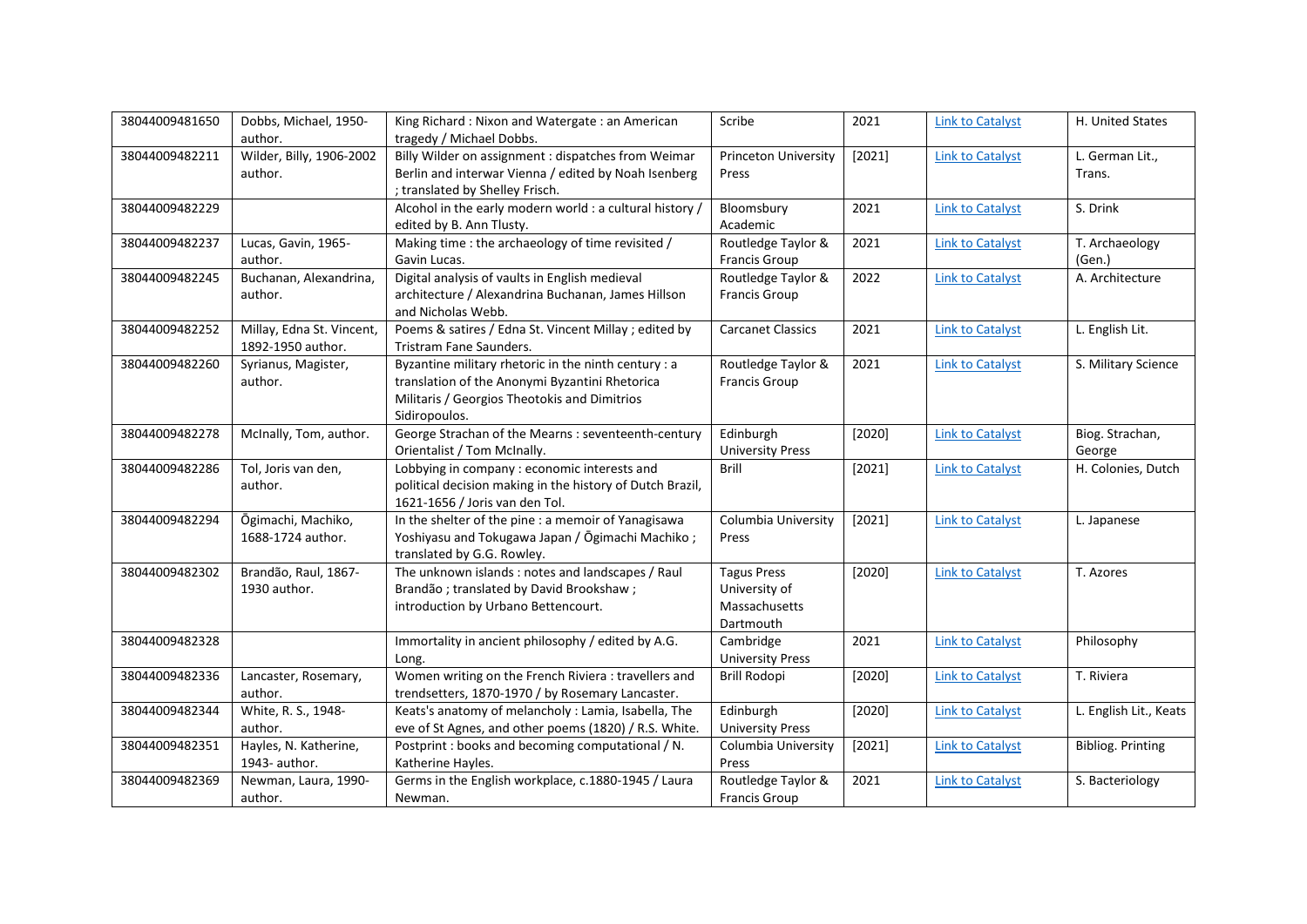| 38044009482377 | Aspray, Silvianne,<br>author.             | Metaphysics in the Reformation : the case of Peter<br>Martyr Vermigli / Silvianne Aspray.                                                      | Published for the<br>British Academy by<br><b>Oxford University</b><br>Press | 2021   | <b>Link to Catalyst</b> | R. Religion &<br>Philos. of Relig.,<br>Vermigli |
|----------------|-------------------------------------------|------------------------------------------------------------------------------------------------------------------------------------------------|------------------------------------------------------------------------------|--------|-------------------------|-------------------------------------------------|
| 38044009482385 | Horner, Craig, author.                    | The emergence of bicycling and automobility in<br>Britain / Craig Horner.                                                                      | Bloomsbury<br>Academic                                                       | 2021   | <b>Link to Catalyst</b> | S. Motor Cars                                   |
| 38044009482393 | Saadi-nejad, Manya,<br>author.            | Anāhitā : a history and reception of the Iranian water<br>goddess / Manya Saadi-nejad.                                                         | <b>IB Tauris</b>                                                             | 2021   | <b>Link to Catalyst</b> | S. Folklore &c.                                 |
| 38044009482401 | Usher, John Martin,<br>author.            | Cecil Polhill : missionary, gentleman and revivalist / by<br>John Martin Usher.                                                                | Brill                                                                        | [2020] | <b>Link to Catalyst</b> | Biog. Polhill, Cecil                            |
| 38044009482427 | Čelkytė, Aistė, author.                   | The Stoic theory of beauty / Aiste Celkyte.                                                                                                    | Edinburgh<br><b>University Press</b>                                         | 2020   | <b>Link to Catalyst</b> | A. Aesthetics                                   |
| 38044009482435 | Sparr, Thomas, 1956-<br>author.           | German Jerusalem : the remarkable life of a German-<br>Jewish neighbourhood in the Holy City / Thomas Sparr<br>; translated by Stephen Brown.  | Haus Publishing                                                              | 2021   | <b>Link to Catalyst</b> | T. Palestine & Syria                            |
| 38044009482443 |                                           | Savage worlds : German encounters abroad, 1798-<br>1914 / edited by Matthew Fitzpatrick and Peter<br>Monteath.                                 | Manchester<br><b>University Press</b>                                        | 2018   | <b>Link to Catalyst</b> | H. Colonies,<br>German                          |
| 38044009482450 | Price, Richard, 1944-<br>author.          | Empire and indigeneity : histories and legacies /<br>Richard Price.                                                                            | Routledge Taylor &<br>Francis Group                                          | 2021   | <b>Link to Catalyst</b> | H. Australia &c.                                |
| 38044009482476 | Hamilton, Keith, 1942-<br>author.         | Servants of diplomacy : a domestic history of the<br>Victorian Foreign Office / Keith Hamilton.                                                | Bloomsbury<br>Academic                                                       | 2021   | <b>Link to Catalyst</b> | H. Diplomacy                                    |
| 38044009482484 | Dalton, Jessica M.<br>author.             | Between popes, inquisitors and princes : how the first<br>Jesuits negotiated religious crisis in early modern italy<br>/ by Jessica M. Dalton. | <b>Brill</b>                                                                 | [2020] | <b>Link to Catalyst</b> | R. Jesuits                                      |
| 38044009482492 | Samper Vendrell, Javier,<br>1982- author. | The seduction of youth : print culture and<br>homosexual rights in the Weimar Republic / Javier<br>Samper Vendrell.                            | University of<br><b>Toronto Press</b>                                        | [2020] | <b>Link to Catalyst</b> | S. Gender &<br>Sexuality                        |
| 38044009482518 | Smith, Nicholas W. S.<br>author.          | Colonial chaos in the southern Red Sea : a history of<br>violence from 1830 to the twentieth century /<br>Nicholas W. Stephenson Smith.        | Cambridge<br><b>University Press</b>                                         | 2021   | <b>Link to Catalyst</b> | H. Arabia & Arabs                               |
| 38044009482526 | Sargent, Andrew, 1955-<br>author.         | From the Rink to the Regent : seafront entertainment<br>in Deal since the 1870s / Andrew Sargent and Colin<br>Varrall.                         | BooksEast                                                                    | [2020] | <b>Link to Catalyst</b> | Pamphlet 3713                                   |
| 38044009482534 |                                           | Reading Mistress Elizabeth Bourne : marriage,<br>separation, and legal controversies / edited by<br>Cristina León Alfar and Emily G. Sherwood. | Routledge Taylor &<br>Francis Group                                          | 2021   | <b>Link to Catalyst</b> | S. Marriage                                     |
| 38044009482542 | Jones, Tom, 1975-<br>author.              | George Berkeley: a philosophical life / Tom Jones.                                                                                             | <b>Princeton University</b><br>Press                                         | [2021] | <b>Link to Catalyst</b> | Biog. Berkeley,<br>George                       |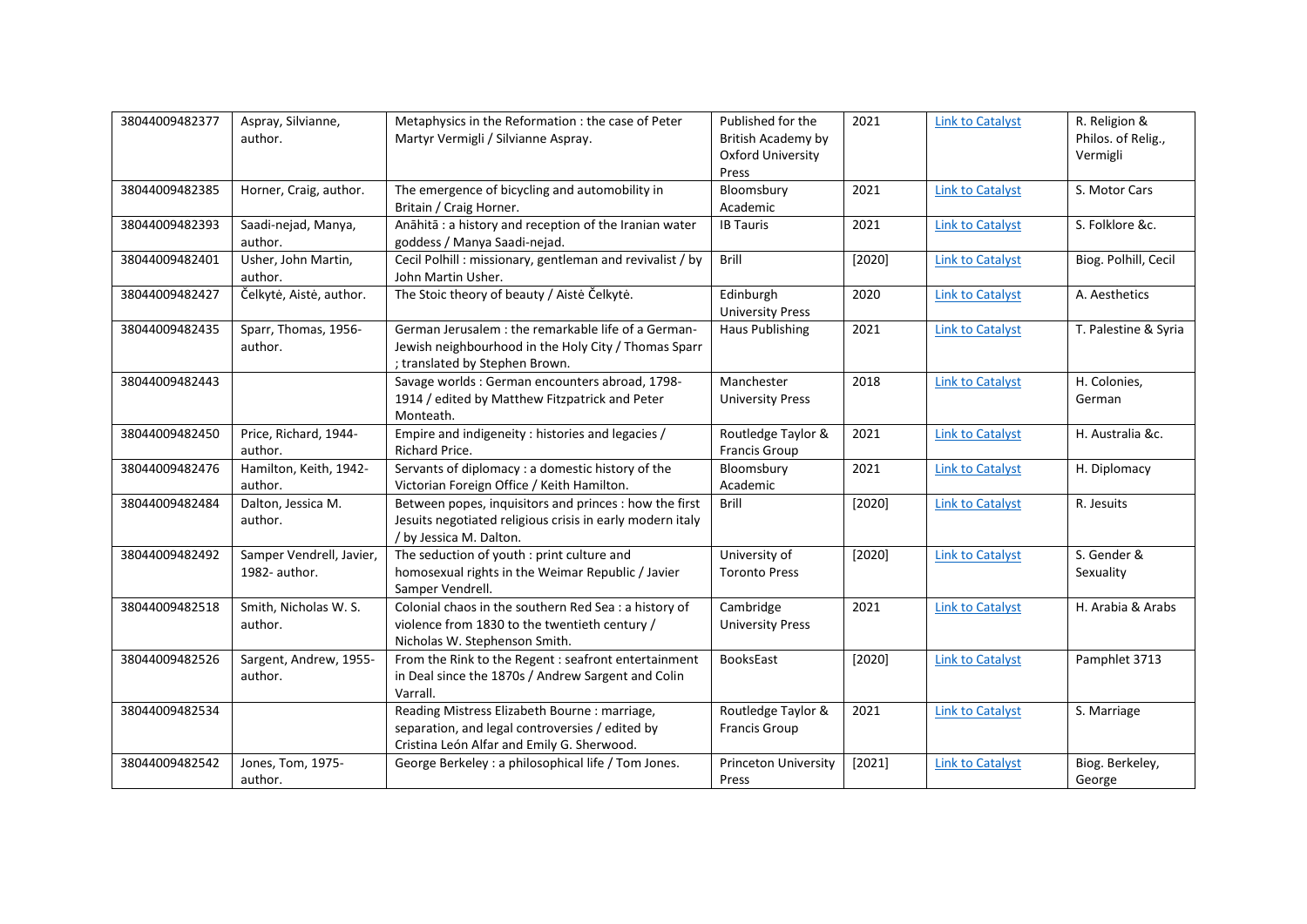| 38044009482559 | Gere, Charlotte, author.                                                | A life in two halves : Virginia Surtees, 9 January 1917 -                                                                                                                                                                 | Printed by Gormer                                                                | [2021]    | <b>Link to Catalyst</b> | Biog. Surtees,                   |
|----------------|-------------------------------------------------------------------------|---------------------------------------------------------------------------------------------------------------------------------------------------------------------------------------------------------------------------|----------------------------------------------------------------------------------|-----------|-------------------------|----------------------------------|
|                |                                                                         | 22 September 2017 / Charlotte Gere.                                                                                                                                                                                       | Press; Privately<br>published                                                    |           |                         | Virginia                         |
| 38044009482567 | Forsberg, Laura, author.                                                | Worlds beyond: miniatures and Victorian fiction /<br>Laura Forsberg.                                                                                                                                                      | Yale University<br>Press                                                         | [2021]    | <b>Link to Catalyst</b> | L. English Lit., Hist.<br>of     |
| 38044009482575 |                                                                         | The Cambridge companion to the rule of law / edited<br>by Jens Meierhenrich, Martin Loughlin.                                                                                                                             | Cambridge<br><b>University Press</b>                                             | 2021      | <b>Link to Catalyst</b> | S. Law                           |
| 38044009482583 | Michael, of Ephesus,<br>attributed name.                                | 'Alexander': on Aristotle Metaphysics 12 / translated<br>by Fred D. Miller, Jr.                                                                                                                                           | Bloomsbury<br>Academic                                                           | 2021      | <b>Link to Catalyst</b> | L. Greek & Latin<br>Lit., Trans. |
| 38044009482591 | Shuttleworth, Kyle<br>Michael James, author.                            | The history and ethics of authenticity : meaning,<br>freedom and modernity / Kyle Michael James<br>Shuttleworth.                                                                                                          | Bloomsbury<br>Academic                                                           | 2021      | <b>Link to Catalyst</b> | Philosophy                       |
| 38044009482609 | Dales, Joanna, author.                                                  | The Quaker renaissance and liberal Quakerism in<br>Britain, 1895-1930 : seeking a real religion / by Joanna<br>Dales.                                                                                                     | Brill                                                                            | [2020]    | <b>Link to Catalyst</b> | R. Quakers                       |
| 38044009482617 | Liston, Henrietta, Lady,<br>1751-1828 author.                           | Henrietta Liston's travels : the Turkish journals, 1812-<br>1820 / edited by Patrick Hart, Valerie Kennedy and<br>Dora Petherbridge ; associate editor, F. Özden<br>Mercan.                                               | Edinburgh<br><b>University Press</b>                                             | [2020]    | <b>Link to Catalyst</b> | T. Turkey                        |
| 38044009482625 | Ross, Stephanie,<br>author.                                             | Two thumbs up : how critics aid appreciation /<br>Stephanie Ross.                                                                                                                                                         | The University of<br><b>Chicago Press</b>                                        | 2020      | <b>Link to Catalyst</b> | A. Aesthetics                    |
| 38044009482633 | Parker, John, 1960-<br>author.                                          | In my time of dying : a history of death and the dead<br>in West Africa / John Parker.                                                                                                                                    | <b>Princeton University</b><br>Press                                             | [2021]    | <b>Link to Catalyst</b> | S. Death                         |
| 38044009482641 | Gamsa, Mark, 1970-<br>author.                                           | Harbin : a cross-cultural biography / Mark Gamsa.                                                                                                                                                                         | University of<br><b>Toronto Press</b>                                            | [2020]    | <b>Link to Catalyst</b> | T. China                         |
| 38044009482658 | Chris Beetles Gallery,<br>issuing body, organiser,<br>host institution. | Chris Beetles summer show 2020 / researched and<br>written by David Wootton, with contributions from<br>Alexander Beetles, and additional research by Fiona<br>Nickerson ; edited by Pascale Oakley and David<br>Wootton. | Chris Beetles Ltd                                                                | [2020]    | <b>Link to Catalyst</b> | Pamphlet 3713                    |
| 38044009482666 |                                                                         | Ethics after Wittgenstein : contemplation and critique<br>/ edited by Richard Amesbury and Hartmut von Sass.                                                                                                              | Bloomsbury<br>Academic                                                           | 2021      | <b>Link to Catalyst</b> | Philosophy,<br>Wittgenstein      |
| 38044009482674 | Webber, Howard,<br>author.                                              | Before the Arts Council : campaigns for state funding<br>of the arts in Britain 1934-44 / Howard Webber.                                                                                                                  | Bloomsbury<br>Academic                                                           | 2021      | <b>Link to Catalyst</b> | A. Art                           |
| 38044009482682 |                                                                         | Empire and religion in the Roman world / edited by<br>Harriet I. Flower.                                                                                                                                                  | Cambridge<br><b>University Press</b>                                             | 2021      | <b>Link to Catalyst</b> | H. Rome (Ancient),<br>Social &c. |
| 38044009482690 | British Academy, issuing<br>body.                                       | Proceedings of the British Academy.                                                                                                                                                                                       | Published for the<br>British Academy by<br>the Oxford<br><b>University Press</b> | 1903/1904 | <b>Link to Catalyst</b> | Societies, British<br>Academy    |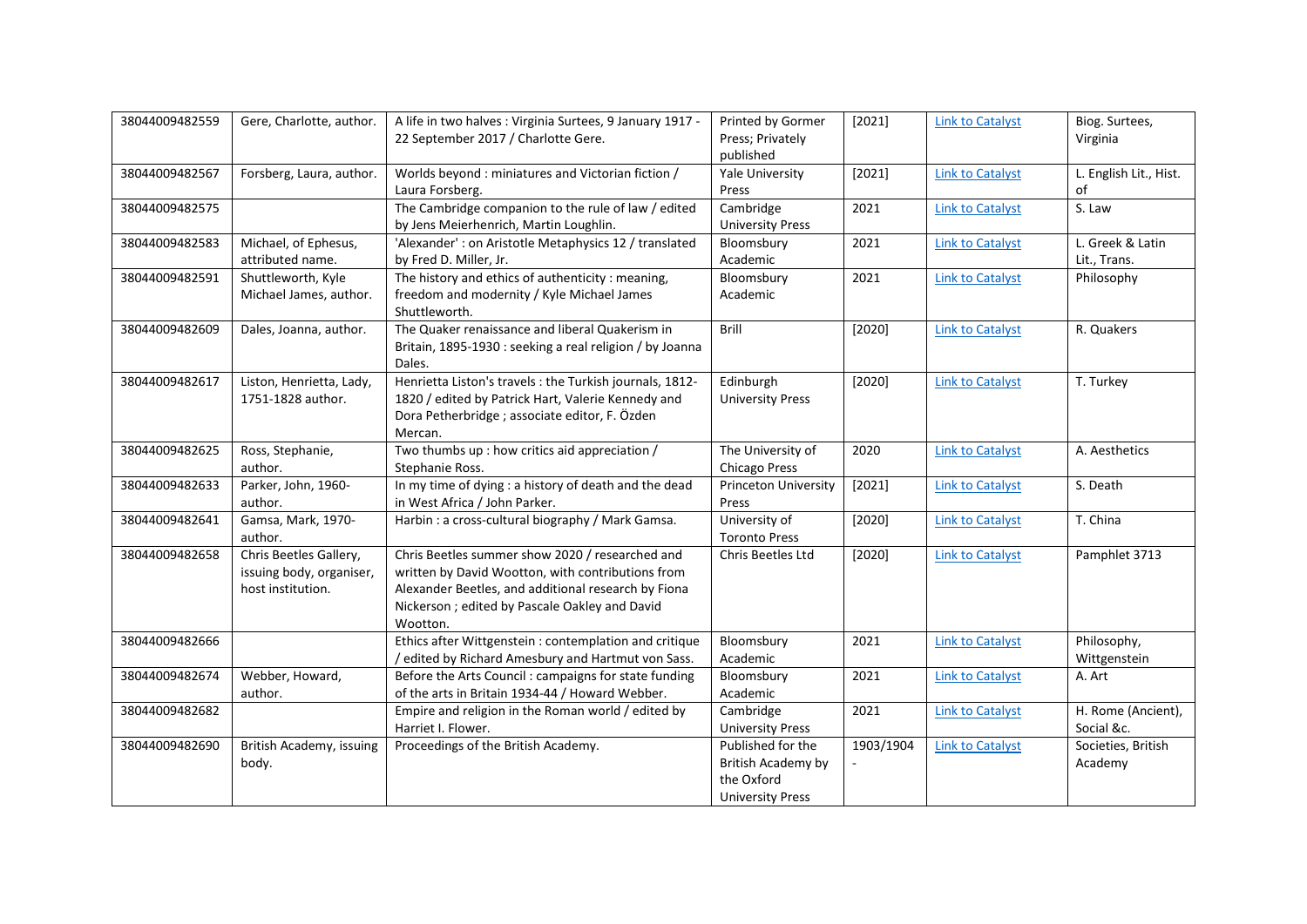| 38044009482708 | Castellani, Lorenzo,    | The history of the United States Civil Service : from      | Routledge Taylor &      | 2021   | <b>Link to Catalyst</b> | S. Civil Service       |
|----------------|-------------------------|------------------------------------------------------------|-------------------------|--------|-------------------------|------------------------|
|                | author.                 | the postwar years to the twenty-first century /            | <b>Francis Group</b>    |        |                         |                        |
|                |                         | Lorenzo Castellani.                                        |                         |        |                         |                        |
| 38044009482716 | Oliver, Susan, 1955-    | Walter Scott and the greening of Scotland : emergent       | Cambridge               | 2021   | <b>Link to Catalyst</b> | L. English Lit., Scott |
|                | author.                 | ecologies of a nation / Susan Oliver.                      | <b>University Press</b> |        |                         |                        |
| 38044009482724 | Heaslip, Matthew,       | Gunboats, empire and the China Station : the Royal         | Bloomsbury              | 2021   | <b>Link to Catalyst</b> | H. Naval Hist.         |
|                | author.                 | Navy in 1920s East Asia / Matthew Heaslip.                 | Academic                |        |                         |                        |
| 38044009482732 | Flechner, Roy, 1975-    | Making laws for a Christian society: the Hibernensis       | Routledge Taylor &      | 2021   | <b>Link to Catalyst</b> | R. Ecclesiastical      |
|                | author.                 | and the beginnings of church law in Ireland and            | <b>Francis Group</b>    |        |                         | Law                    |
|                |                         | Britain / Roy Flechner.                                    |                         |        |                         |                        |
| 38044009482740 | Bushnell, John, 1945-   | Russian peasant bride theft / John Bushnell.               | Routledge Taylor &      | 2021   | <b>Link to Catalyst</b> | S. Marriage            |
|                | author.                 |                                                            | <b>Francis Group</b>    |        |                         |                        |
| 38044009482765 |                         | Lomazzo's aesthetic principles reflected in the art of     | Brill                   | [2020] | <b>Link to Catalyst</b> | A. Aesthetics,         |
|                |                         | his time / edited by Lucia Tantardini, Rebecca Norris;     |                         |        |                         | Lomazzo                |
|                |                         | foreword by Roberto Paolo Ciardi; introduction by          |                         |        |                         |                        |
|                |                         | Jean Julia Chai ; afterword by Alexander Marr.             |                         |        |                         |                        |
| 38044009482773 | Lees, Ken, author.      | Mau Mau interrogator / by Ken Lees ; with                  | Skyscraper              | 2019   | <b>Link to Catalyst</b> | H. Africa, East        |
|                |                         |                                                            |                         |        |                         |                        |
|                |                         | introduction and afterword by David Elstein.               | Publications            |        |                         |                        |
| 38044009482781 | Curanović, Alicja,      | The sense of mission in Russian foreign policy :           | Routledge Taylor &      | 2021   | <b>Link to Catalyst</b> | H. Russia              |
|                | author.                 | destined for greatness! / Alicja Curanović.                | Francis Group           |        |                         |                        |
| 38044009482799 | Sussman, Matthew,       | Stylistic virtue and Victorian fiction : form, ethics, and | Cambridge               | 2021   | <b>Link to Catalyst</b> | L. English Lit., Hist. |
|                | author.                 | the novel / Matthew Sussman.                               | <b>University Press</b> |        |                         | of                     |
| 38044009482807 | Richmond, Andrew M.     | Landscape in Middle English romance : the medieval         | Cambridge               | 2021   | <b>Link to Catalyst</b> | L. English Lit., Hist. |
|                | author.                 | imagination and the natural world / Andrew M.              | <b>University Press</b> |        |                         | of                     |
|                |                         | Richmond.                                                  |                         |        |                         |                        |
| 38044009482963 |                         | China's Belt and Road Initiative : strategic and           | Routledge Taylor &      | 2020   | <b>Link to Catalyst</b> | H. China               |
|                |                         | economic impacts on Central Asia, Southeast Asia and       | <b>Francis Group</b>    |        |                         |                        |
|                |                         | Central Eastern Europe / edited by Alfred Gerstl and       |                         |        |                         |                        |
|                |                         | Ute Wallenböck.                                            |                         |        |                         |                        |
| 38044009483011 | Goodey, C. F. author.   | Development : the history of a psychological concept       | Cambridge               | 2021   | <b>Link to Catalyst</b> | S. Psychology          |
|                |                         | / Christopher Goodey.                                      | <b>University Press</b> |        |                         |                        |
| 38044009483052 | Black, Jim (Historian)  | The heart of the Stormont : past times in Spittalfield,    | Abertay Historical      | 2020   | <b>Link to Catalyst</b> | T. Scotland            |
|                | author.                 | Caputh and round about / Jim Black.                        | Soicety                 |        |                         |                        |
| 38044009483060 | Brouwer, René, author.  | Law and philosophy in the late Roman Republic /            | Cambridge               | 2021   | <b>Link to Catalyst</b> | S. Law                 |
|                |                         | René Brouwer.                                              | <b>University Press</b> |        |                         |                        |
| 38044009483102 | Phoenix Writers' Circle | Out of the ashes : an anthology of poetry and prose /      | Lulu                    | [2021] | <b>Link to Catalyst</b> | L. English Anthols.    |
|                |                         | from Phoenix Writers' Circle.                              |                         |        |                         |                        |
|                | (Dorking, England),     |                                                            |                         |        |                         |                        |
|                | author.                 |                                                            |                         |        |                         |                        |
| 38044009483540 | Orme, Nicholas, author. | Going to church in Medieval England / Nicholas Orme.       | Yale University         | [2021] | <b>Link to Catalyst</b> | R. England, Eccles.    |
|                |                         |                                                            | Press                   |        |                         | Hist.                  |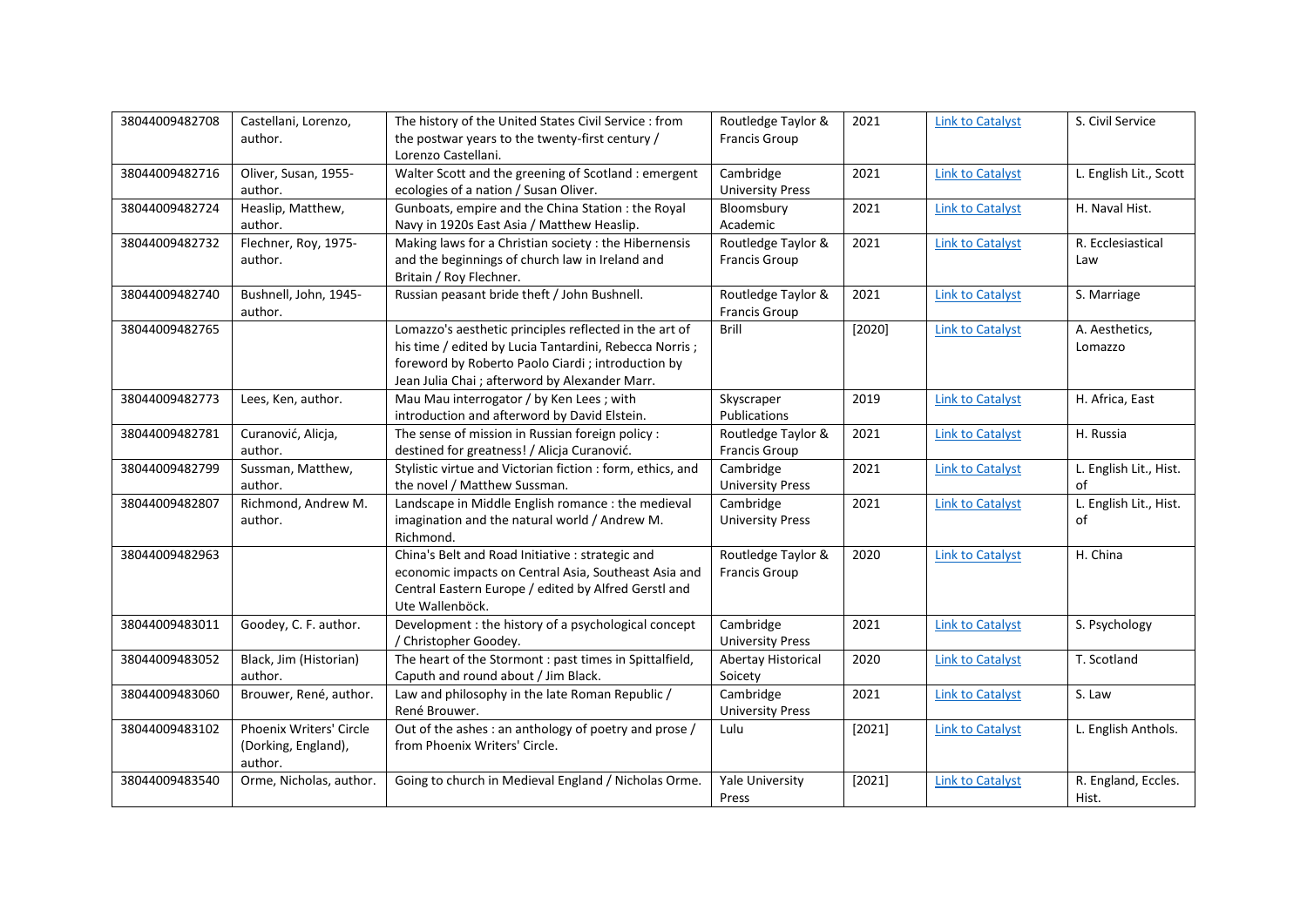| 38044009483565 | Müller, Jan-Werner,<br>1970- author.                   | Democracy rules / Jan-Werner Müller.                                                                                                      | Allen Lane an<br>imprint of Penguin<br><b>Books</b> | 2021       | <b>Link to Catalyst</b> | S. Political Science                   |
|----------------|--------------------------------------------------------|-------------------------------------------------------------------------------------------------------------------------------------------|-----------------------------------------------------|------------|-------------------------|----------------------------------------|
| 38044009483581 | Weldon, Duncan,<br>author.                             | Two hundred years of muddling through : the<br>surprising story of Britain's economy from boom to<br>bust and back again / Duncan Weldon. | Little Brown                                        | 2021       | <b>Link to Catalyst</b> | H. England, Social<br>&c.              |
| 38044009483599 | McCrea, Gavin, 1978-<br>author.                        | The sisters Mao / Gavin McCrea.                                                                                                           | Scribe                                              | 2021       | <b>Link to Catalyst</b> | Fiction, 4to.                          |
| 38044009483607 | Pinker, Steven, 1954-<br>author.                       | Rationality : what it is, why it seems scarce, why it<br>matters / Steven Pinker.                                                         | Allen Lane an<br>imprint of Penguin<br><b>Books</b> | 2021       | <b>Link to Catalyst</b> | S. Logic                               |
| 38044009483615 | Makari, George, author.                                | Of fear and strangers : a history of xenophobia /<br>George Makari.                                                                       | <b>Yale University</b><br>Press                     | [2021]     | <b>Link to Catalyst</b> | S. Social Science                      |
| 38044009483623 | Clark, James G. author.                                | The dissolution of the monasteries : a new history /<br>James G. Clark.                                                                   | <b>Yale University</b><br>Press                     | [2021]     | <b>Link to Catalyst</b> | R. Monasteries &c.                     |
| 38044009483656 |                                                        | The Cambridge economic history of the modern world<br>/ edited by Stephen Broadberry, Kyoji Fukao.                                        | Cambridge<br><b>University Press</b>                | 2021       | <b>Link to Catalyst</b> | S. Political<br>Economy                |
| 38044009483664 | Smith, Edmond, author.                                 | Merchants : the community that shaped England's<br>trade and empire, 1550-1650 / Edmond Smith.                                            | <b>Yale University</b><br>Press                     | [2021]     | <b>Link to Catalyst</b> | S. Trade                               |
| 38044009483672 |                                                        | The Cambridge economic history of the modern world<br>/ edited by Stephen Broadberry, Kyoji Fukao.                                        | Cambridge<br><b>University Press</b>                | 2021       | <b>Link to Catalyst</b> | S. Political<br>Economy                |
| 38044009483706 | Beard, Richard, 1967-<br>author.                       | Sad little men: public schools and the ruin of England<br>/ Richard Beard.                                                                | Harvill Secker                                      | 2021       | <b>Link to Catalyst</b> | S. Education                           |
| 38044009483755 |                                                        | The passenger : Paris.                                                                                                                    | Europa Editions;<br>Iperborea                       | [2021]     | <b>Link to Catalyst</b> | T. Paris                               |
| 38044009483771 | Williams, A. Susan,<br>author.                         | White malice: the CIA and the neocolonisation of<br>Africa / Susan Williams.                                                              | <b>Hurst Publishers</b>                             | 2021       | <b>Link to Catalyst</b> | H. Africa (Gen.)                       |
| 38044009483789 | Campbell, John L.,<br>1952- author.                    | What capitalism needs : forgotten lessons of great<br>economists / John L. Campbell, John A. Hall.                                        | Cambridge<br><b>University Press</b>                | 2021       | <b>Link to Catalyst</b> | S. Political<br>Economy                |
| 38044009483797 | Sackville-West, Robert,<br>author.                     | The searchers : the quest for the lost of the First<br>World War / Robert Sackville-West.                                                 | Bloomsbury<br>Publishing                            | 2021       | <b>Link to Catalyst</b> | H. European War I                      |
| 38044009483805 | Watkin, Christopher,<br>author.                        | Michel Serres : figures of thought / Christopher<br>Watkin.                                                                               | Edinburgh<br><b>University Press</b>                | [2020]     | <b>Link to Catalyst</b> | Philosophy, Serres                     |
| 38044009483821 | Aslet, Clive, 1955-<br>author.                         | The story of the country house : a history of places &<br>people / Clive Aslet.                                                           | Yale University<br>Press                            | 2021       | <b>Link to Catalyst</b> | T. England, Castles<br>&c.             |
| 38044009483839 | Eliot, T. S. 1888-1965<br>author. (Thomas<br>Stearns), | The letters of T.S. Eliot / edited by Valerie Eliot and<br>Hugh Haughton ; general editor, John Haffenden.                                | Faber and Faber                                     | 2009-2019. | <b>Link to Catalyst</b> | Biog. Eliot, T. S.<br>(Thomas Stearns) |
| 38044009483847 | Callow, John, Ph. D.<br>author.                        | The last witches of England : a tragedy of sorcery and<br>superstition / John Callow.                                                     | Bloomsbury<br>Academic                              | 2022       | <b>Link to Catalyst</b> | S. Witchcraft                          |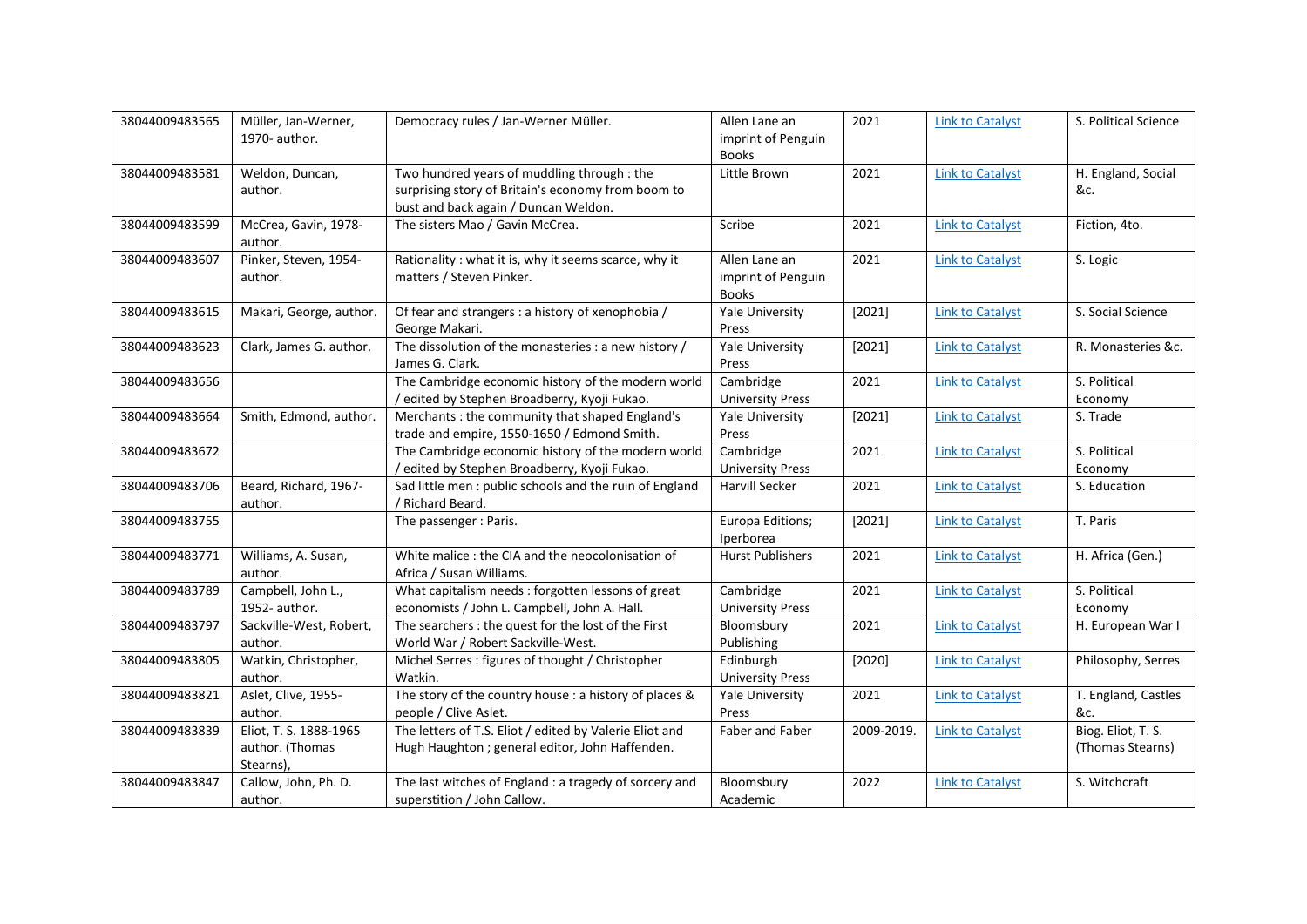| 38044009483870 | Whitehead, Colson,<br>1969- author.       | Harlem shuffle / Colson Whitehead.                                                                                                              | Fleet                                                                       | 2021     | <b>Link to Catalyst</b> | Fiction, 4to.                        |
|----------------|-------------------------------------------|-------------------------------------------------------------------------------------------------------------------------------------------------|-----------------------------------------------------------------------------|----------|-------------------------|--------------------------------------|
| 38044009483896 | Ginzburg, Natalia,<br>author.             | The dry heart / Natalia Ginzburg ; translated by<br>Frances Frenaye.                                                                            | Daunt Books                                                                 | 2021     | <b>Link to Catalyst</b> | Fiction                              |
| 38044009483904 | Jordan, Neil, 1950-<br>author.            | The ballad of Lord Edward and citizen Small / Neil<br>Jordan.                                                                                   | <b>Lilliput Press</b>                                                       | 2021     | <b>Link to Catalyst</b> | Fiction, 4to.                        |
| 38044009483920 | Shum, Desmond,<br>author.                 | Red roulette : an insider's story of wealth, power,<br>corruption, and vengeance in today's China /<br>Desmond Shum.                            | Simon & Schuster                                                            | 2021     | <b>Link to Catalyst</b> | Biog. Shum,<br>Desmond               |
| 38044009483938 | Krebs, Verena, author.                    | Medieval Ethiopian kingship, craft, and diplomacy<br>with Latin Europe / Verena Krebs.                                                          | Palgrave Macmillan                                                          | [2021]   | <b>Link to Catalyst</b> | H. Abyssinia                         |
| 38044009483946 | Voorhees, Theodore,<br>Jr., 1949- author. | The silent guns of two Octobers: Kennedy and<br>Khrushchev play the double game / Theodore<br>Voorhees Jr.                                      | University of<br><b>Michigan Press</b>                                      | 2020     | <b>Link to Catalyst</b> | H. International<br><b>Relations</b> |
| 38044009483953 | Whitlock, Craig, author.                  | The Afghanistan papers : a secret history of the war /<br>Craig Whitlock.                                                                       | Simon & Schuster                                                            | 2021     | <b>Link to Catalyst</b> | H. Afghanistan                       |
| 38044009483979 |                                           | Women on nature : an anthology of women's writing<br>about the natural world in the east Atlantic<br>archipelago / edited by Katharine Norbury. | Unbound                                                                     | 2021     | <b>Link to Catalyst</b> | L. English Anthols.                  |
| 38044009483987 | Lloyd, Megan S., 1963-<br>author.         | The Valiant Welshman, the Scottish James, and the<br>formation of Great Britain / Megan S. Lloyd.                                               | Medieval Institute<br><b>Publications</b><br>Western Michigan<br>University | $[2018]$ | <b>Link to Catalyst</b> | L. English Lit.,<br>Armin            |
| 38044009483995 | Fry, Helen, 1967-<br>author.              | Spymaster: the man who saved MI6 / Helen Fry.                                                                                                   | Yale University<br>Press                                                    | [2021]   | <b>Link to Catalyst</b> | S. Spies &c.                         |
| 38044009484001 | Davies, P. C. W. author.                  | What's eating the universe? : and other cosmic<br>questions / Paul Davies.                                                                      | Allen Lane an<br>imprint of Penguin<br><b>Books</b>                         | 2021     | <b>Link to Catalyst</b> | S. Astronomy                         |
| 38044009484019 | Wright, Richard, 1908-<br>1960 author.    | The man who lived underground : a novel / Richard<br>Wright; afterword by Malcolm Wright.                                                       | Library of America                                                          | [2021]   | <b>Link to Catalyst</b> | Fiction                              |
| 38044009484050 | Prokopow, Michael<br>John, 1961- author.  | Hurvin Anderson / Michael J. Prokopow.                                                                                                          | <b>Lund Humphries</b>                                                       | 2021     | <b>Link to Catalyst</b> | A. Painting,<br>Anderson, 4to.       |
| 38044009484068 | Burton-Cartledge, Phil,<br>author.        | Falling down : the Conservative Party and the decline<br>of Tory Britain / Phil Burton-Cartledge.                                               | Verso                                                                       | 2021     | <b>Link to Catalyst</b> | H. England                           |
| 38044009484100 | Feltens, Frank, author.                   | Ogata Kōrin : art in early modern Japan / Frank<br>Feltens.                                                                                     | Yale University<br>Press                                                    | [2021]   | <b>Link to Catalyst</b> | A. Painting, Kōrin,<br>4to.          |
| 38044009484118 | Listri, Massimo,<br>photographer.         | Villa Albani Torlonia : the cradle of Neoclassicism /<br>photographs by Massimo Listri.                                                         | Rizzoli New York                                                            | 2021     | <b>Link to Catalyst</b> | T. Rome, folio                       |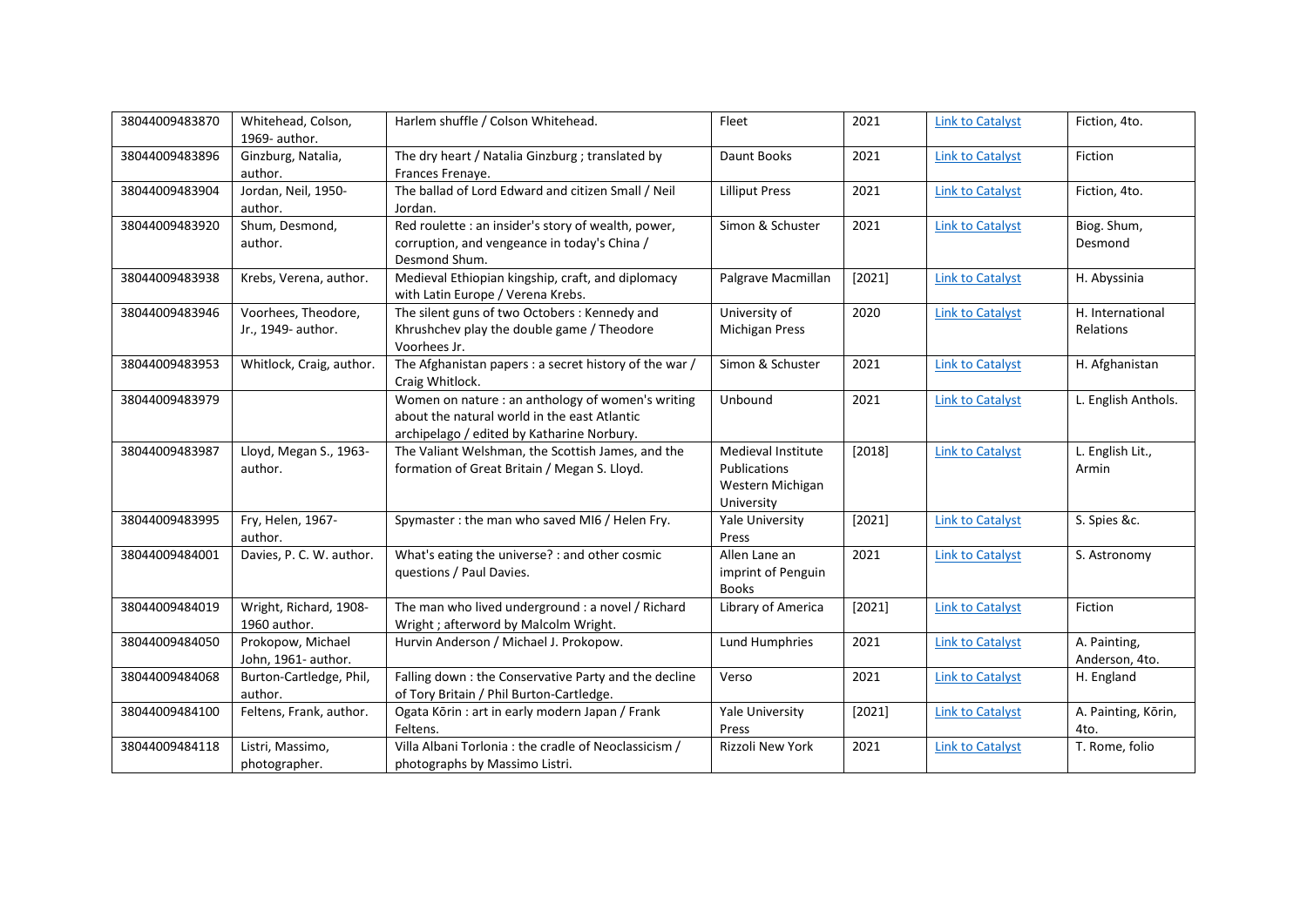| 38044009484191 | Flavell, Julie, author.                     | The Howe dynasty: the untold story of a military<br>family and the women behind Britain's wars for<br>America / Julie Flavell.                                                                                             | Liveright Publishing<br>Corporation a<br>division of WW<br>Norton & Company<br>independent<br>publishers since<br>1923 | [2021] | <b>Link to Catalyst</b> | Biog. Howe, The<br>family of                   |
|----------------|---------------------------------------------|----------------------------------------------------------------------------------------------------------------------------------------------------------------------------------------------------------------------------|------------------------------------------------------------------------------------------------------------------------|--------|-------------------------|------------------------------------------------|
| 38044009484209 |                                             | Elizabeth and Mary: royal cousins, rival queens /<br>edited by Susan Doran.                                                                                                                                                | <b>British Library</b>                                                                                                 | 2021   | <b>Link to Catalyst</b> | H. England, Kings<br>&c., Elizabeth I,<br>4to. |
| 38044009484233 | Schilt, Cornelis<br>Johannes, 1978- author. | Isaac Newton and the study of chronology : prophecy,<br>history, and method / Cornelis J. Schilt.                                                                                                                          | Amsterdam<br><b>University Press</b>                                                                                   | [2021] | <b>Link to Catalyst</b> | S. Chronology,<br>Newton                       |
| 38044009484241 |                                             | Mexican mural art : critical essays on a belligerent<br>aesthetic / edited by Roberto Cantú.                                                                                                                               | Cambridge Scholars<br>Publishing                                                                                       | [2021] | <b>Link to Catalyst</b> | A. Painting                                    |
| 38044009484258 |                                             | The world of the Fatimids / edited by Assadullah<br>Souren Melikian-Chirvani.                                                                                                                                              | Hirmer; The<br>Institute of Ismaili<br>Studies; Aga Khan<br>Museum                                                     | 2018   | <b>Link to Catalyst</b> | A. Art, 4to.                                   |
| 38044009484274 | Porter, Charlie, author.                    | What artists wear / Charlie Porter.                                                                                                                                                                                        | Penguin Books                                                                                                          | 2021   | <b>Link to Catalyst</b> | A. Dress                                       |
| 38044009484282 | Rymbu, Galina, 1990-<br>author.             | Life in space / Galina Rymbu ; translated from Russian<br>by Joan Brooks; preface by Eugene Ostashevsky;<br>with additional translations by Helena Kernan, Charles<br>Bernstein, Kevin M.F. Platt, and Anastasiya Osipova. | <b>Ugly Duckling</b><br>Presse; After Hours<br>Editions                                                                | 2020   | <b>Link to Catalyst</b> | L. Russian Lit.,<br>Trans.                     |
| 38044009484290 | Evaristo, Bernardine,<br>1959- author.      | Manifesto : on never giving up / Bernardine Evaristo.                                                                                                                                                                      | Hamish Hamilton an<br>imprint of Penguin<br><b>Books</b>                                                               | 2021   | <b>Link to Catalyst</b> | Biog. Evaristo,<br>Bernardine                  |
| 38044009485545 | Brassley, Paul, 1946-<br>author.            | The real agricultural revolution : the transformation<br>of English farming, 1939-1985 / Paul Brassley, David<br>Harvey, Matt Lobley and Michael Winter.                                                                   | The Boydell Press                                                                                                      | 2021   | <b>Link to Catalyst</b> | S. Agriculture                                 |
| 38044009485552 | Byers, Reid, 1947-<br>author.               | The private library : being a more or less<br>compendious disquisition on the history of the<br>architecture and furnishing of the domestic<br>bookroom / Reid Byers.                                                      | Oak Knoll Press                                                                                                        | 2021   | <b>Link to Catalyst</b> | Bibliog. Libraries,<br>4to.                    |
| 38044009485586 | Manzoor, Sarfraz, 1971-<br>author.          | They: what Muslims and non-Muslims get wrong<br>about each other / Sarfraz Manzoor.                                                                                                                                        | Wildfire                                                                                                               | 2021   | <b>Link to Catalyst</b> | H. Islamic World                               |
| 38044009485594 | Black, Matt,<br>photographer.               | American geography: a reckoning with a dream /<br>Matt Black.                                                                                                                                                              | Thames and<br>Hudson                                                                                                   | 2021   | <b>Link to Catalyst</b> | A. Photography,<br>4to.                        |
| 38044009485644 | Moshenska, Joe, 1983-<br>author.            | Making darkness light : the lives and times of John<br>Milton / Joe Moshenska.                                                                                                                                             | <b>Basic Books</b>                                                                                                     | 2021   | <b>Link to Catalyst</b> | Biog. Milton, John                             |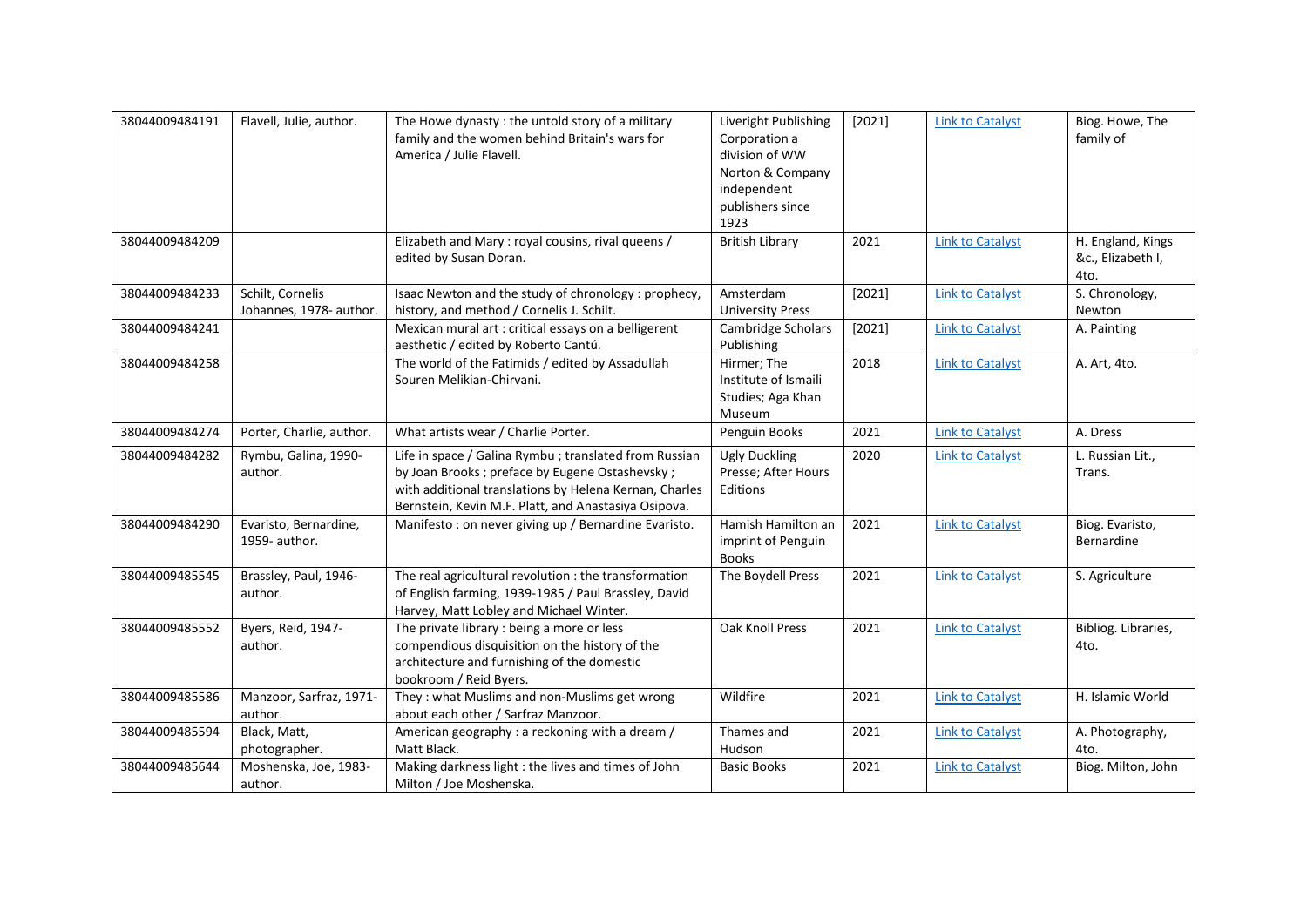| 38044009485693 | Wellesley, Mary, 1986-<br>author.         | Hidden hands: the lives of manuscripts and their<br>makers / Mary Wellesley.                                                                                                      | riverrun                                                                                                         | 2021   | <b>Link to Catalyst</b> | Bibliography (Gen.)             |
|----------------|-------------------------------------------|-----------------------------------------------------------------------------------------------------------------------------------------------------------------------------------|------------------------------------------------------------------------------------------------------------------|--------|-------------------------|---------------------------------|
| 38044009485792 |                                           | Inside the minstrel mask : readings in nineteenth-<br>century blackface minstrelsy / edited by Annemarie<br>Bean, James V. Hatch, and Brooks McNamara;<br>forward by Mel Watkins. | Wesleyan<br><b>University Press</b>                                                                              | [1996] | <b>Link to Catalyst</b> | L. American Lit.,<br>Hist. of   |
| 38044009485800 |                                           | D'Argenson, Considérations sur le gouvernement : a<br>critical edition, with other political texts / edited and<br>introduced by Andrew Jainchill.                                | Published by<br>Liverpool University<br>Press on behalf of<br><b>Voltaire Foundation</b><br>University of Oxford | [2019] | <b>Link to Catalyst</b> | H. France, Constit.             |
| 38044009485859 | Pye, Michael, 1946-<br>author.            | Antwerp: the glory years / Michael Pye.                                                                                                                                           | Allen Lane an<br>imprint of Penguin<br><b>Books</b>                                                              | 2021   | <b>Link to Catalyst</b> | T. Belgium                      |
| 38044009486063 | Caws, Mary Ann, author                    | Carrington and Lytton, alone together / Mary Ann<br>Caws.                                                                                                                         | Cecil Woolf                                                                                                      | 1996   | <b>Link to Catalyst</b> | Pamphlet 3713                   |
| 38044009486154 | Murad, Abdal Hakim,<br>author, author.    | Travelling home : essays on Islam in Europe / Abdal<br>Hakim Murad.                                                                                                               | The Quilliam Press                                                                                               | [2020] | <b>Link to Catalyst</b> | H. Islamic World                |
| 38044009486188 | Saint, Andrew, author.                    | London 1870-1914 : a city at its zenith / Andrew Saint.                                                                                                                           | Lund Humphries                                                                                                   | 2021   | <b>Link to Catalyst</b> | T. London                       |
| 38044009486220 | Aaronovitch, Ben, 1964-<br>author.        | False value / Ben Aaronovitch.                                                                                                                                                    | Gollancz                                                                                                         | 2020   | <b>Link to Catalyst</b> | Fiction, 4to.                   |
| 38044009486311 | Hill, Fiona, 1965-<br>author.             | There is nothing for you here: finding opportunity in<br>the twenty-first century / Fiona Hill.                                                                                   | <b>Mariner Books</b>                                                                                             | [2021] | <b>Link to Catalyst</b> | H. United States,<br>Social &c. |
| 38044009486360 | Bergreen, Laurence,<br>author.            | In search of a kingdom : Francis Drake, Elizabeth I,<br>and the perilous birth of the British Empire / Laurence<br>Bergreen.                                                      | <b>Custom House</b>                                                                                              | [2021] | <b>Link to Catalyst</b> | T. Voyages, Drake               |
| 38044009486394 | Pintard, René.                            | Le libertinage érudit dans la première moitié du XVIIe<br>siècle / René Pintard.                                                                                                  | Slatkine                                                                                                         | 1983   | <b>Link to Catalyst</b> | R. Rationalism                  |
| 38044009487020 |                                           | A companion to the Abbey of Saint Victor in Paris /<br>edited by Hugh Feiss, Juliet Mousseau.                                                                                     | Brill                                                                                                            | [2018] | <b>Link to Catalyst</b> | R. Monasteries &c.              |
| 38044009487038 |                                           | Revisiting the past in museums and at historic sites /<br>edited by Anca I. Lasc, Andrew McClellan, Änne Söll.                                                                    | Routledge                                                                                                        | 2022   | <b>Link to Catalyst</b> | S. Museums                      |
| 38044009487046 | Andrews, Malcolm,<br>1942- author.        | A sweet view : the making of an English idyll /<br>Malcolm Andrews.                                                                                                               | <b>Reaktion Books</b>                                                                                            | 2021   | <b>Link to Catalyst</b> | L. English Lit., Hist.<br>of    |
| 38044009487053 | Becker, Elizabeth<br>(Journalist) author. | You don't belong here : how three women rewrote<br>the story of war / Elizabeth Becker.                                                                                           | PublicAffairs                                                                                                    | 2021   | <b>Link to Catalyst</b> | H. Indo-China                   |
| 38044009487061 | Epstein, James, author.                   | British Jacobin politics, desires, and aftermaths :<br>seditious hearts / James Epstein, David Karr.                                                                              | Routledge                                                                                                        | 2021   | <b>Link to Catalyst</b> | S. Political Science            |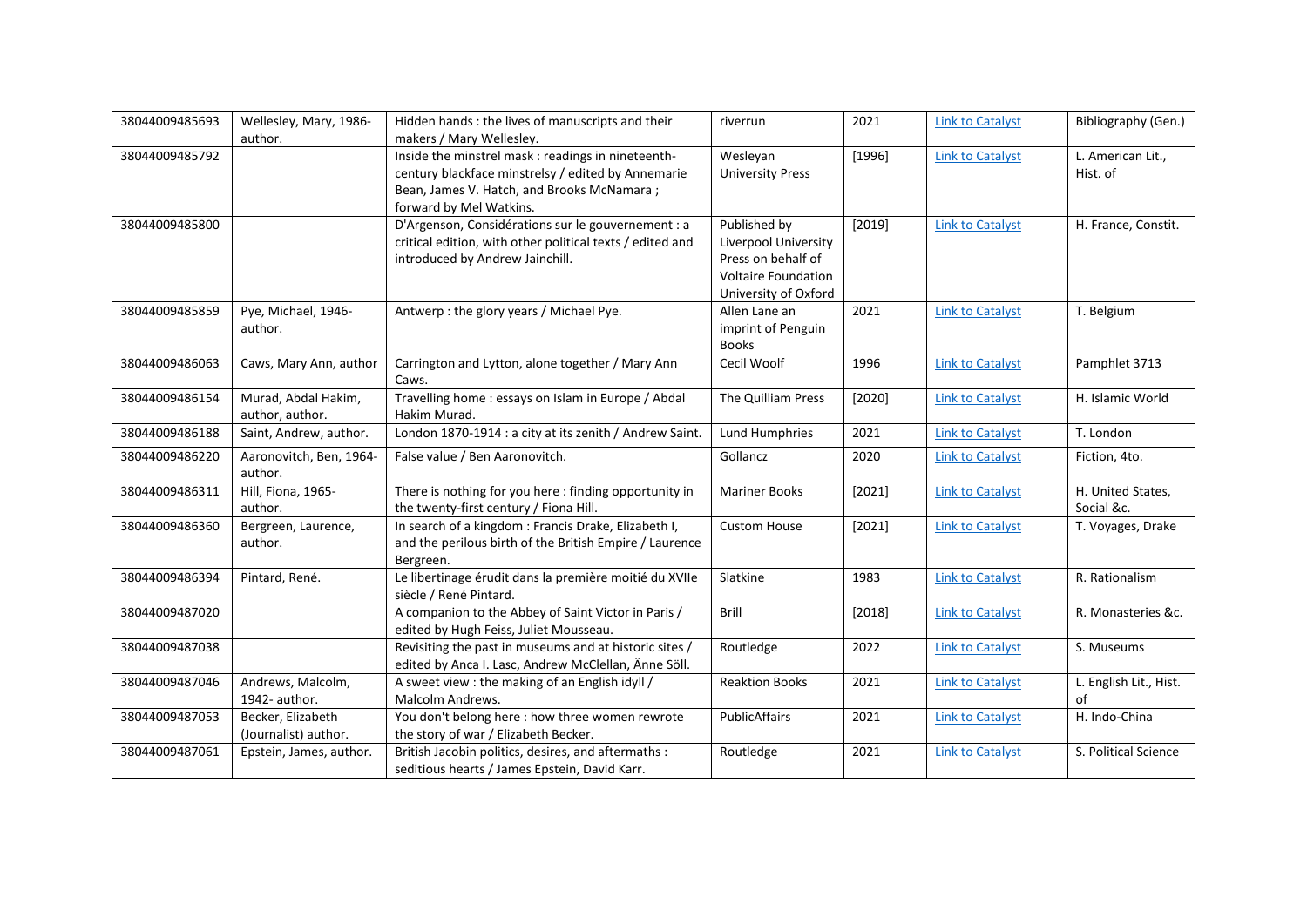| 38044009487079 | Mogetta, Marcello,          | The origins of concrete construction in Roman           | Cambridge                   | 2021 | <b>Link to Catalyst</b> | S. Building, 4to.   |
|----------------|-----------------------------|---------------------------------------------------------|-----------------------------|------|-------------------------|---------------------|
|                | author.                     | architecture: technology and society in Republican      | <b>University Press</b>     |      |                         |                     |
|                |                             | Italy / Marcello Mogetta.                               |                             |      |                         |                     |
| 38044009487087 | Kirakosian, Racha,          | From the material to the mystical in late medieval      | Cambridge                   | 2021 | <b>Link to Catalyst</b> | L. Medieval Lit.,   |
|                | 1986- author.               | piety : the vernacular transmission of Gertrude of      | <b>University Press</b>     |      |                         | Hist. of, folio     |
|                |                             | Helfta's visions / Racha Kirakosian.                    |                             |      |                         |                     |
| 38044009487095 | Gristwood, Sarah,           | The Tudors in love : the courtly code behind the last   | Oneworld                    | 2021 | <b>Link to Catalyst</b> | H. England          |
|                | author.                     | medieval dynasty / Sarah Gristwood.                     | Publications                |      |                         |                     |
| 38044009487103 | Van Brummelen, Glen,        | The doctrine of triangles : a history of modern         | Princeton University        | 2021 | <b>Link to Catalyst</b> | S. Mathematics      |
|                | author.                     | trigonometry / Glen Van Brummelen.                      | Press                       |      |                         |                     |
| 38044009487111 |                             | Fashion, society and the First World War:               | <b>Bloomsbury Visual</b>    | 2021 | <b>Link to Catalyst</b> | A. Dress            |
|                |                             | international perspectives / edited by Maude Bass-      | Arts                        |      |                         |                     |
|                |                             | Krueger, Hayley Edwards-Dujardin, Sophie Kurkdjian.     |                             |      |                         |                     |
| 38044009487129 | Howlett, Alexander,         | The development of British Naval Aviation, 1914-1918    | Routledge                   | 2021 | <b>Link to Catalyst</b> | H. Naval Hist.      |
|                | 1986- author.               | / Alexander Howlett.                                    |                             |      |                         |                     |
| 38044009487137 |                             | Diplomatic cultures at the Ottoman court, c.1500-       | Routledge                   | 2021 | <b>Link to Catalyst</b> | H. Turkey           |
|                |                             | 1630 / edited by Tracey A. Sowerby and Christopher      |                             |      |                         |                     |
|                |                             | Markiewicz.                                             |                             |      |                         |                     |
| 38044009487145 | Lord, Matthew J., 1992-     | British concepts of heroic "gallantry" and the sixties  | Routledge                   | 2021 | <b>Link to Catalyst</b> | H. England, Social  |
|                | author.                     | transition : the politics of medals / Matthew J. Lord.  |                             |      |                         | &c.                 |
| 38044009487210 | Matherne, Samantha,         | Cassirer / Samantha Matherne.                           | Routledge                   | 2021 | <b>Link to Catalyst</b> | Philosophy,         |
|                |                             |                                                         |                             |      |                         |                     |
|                | author.                     |                                                         |                             |      |                         | Cassirer            |
| 38044009487228 | Rush, Rebecca M.,           | The fetters of rhyme : liberty and poetic form in early | Princeton University        | 2021 | <b>Link to Catalyst</b> | L. English Lit.     |
|                | 1987- author.               | modern England / Rebecca M. Rush.                       | Press                       |      |                         |                     |
| 38044009487244 | Williamson, Gillian,        | Lodgers, landlords and landladies in Georgian London    | Bloomsbury                  | 2021 | <b>Link to Catalyst</b> | T. London           |
|                | author.                     | / Gillian Williamson.                                   | Academic                    |      |                         |                     |
| 38044009487269 | Bass, Marisa, 1981-         | Conchophilia: shells, art, and curiosity in early       | <b>Princeton University</b> | 2021 | <b>Link to Catalyst</b> | S. Shells &c., 4to. |
|                | author                      | modern Europe / Marisa Anne Bass, Anne Goldgar,         | Press                       |      |                         |                     |
|                |                             | Hanneke Grootenboer, Claudia Swan; with                 |                             |      |                         |                     |
|                |                             | contributions by Stephanie S. Dickey, Anna              |                             |      |                         |                     |
|                |                             | Grasskamp, and Róisín Watson.                           |                             |      |                         |                     |
| 38044009487277 |                             | The Brexit challenge for Ireland and the United         | Cambridge                   | 2021 | <b>Link to Catalyst</b> | H. England          |
|                |                             | Kingdom: constitutions under pressure / edited by       | <b>University Press</b>     |      |                         |                     |
|                |                             | Oran Doyle, Aileen McHarg, Jo Murkens.                  |                             |      |                         |                     |
| 38044009487285 | Penny, H. Glenn,            | In Humboldt's shadow : a tragic history of German       | <b>Princeton University</b> | 2021 | <b>Link to Catalyst</b> | S. Ethnology &c.    |
|                | author.                     | ethnology / H. Glenn Penny.                             | Press                       |      |                         |                     |
| 38044009487293 | Azoulay, Ariella, author.   | Potential history : unlearning imperialism / Ariella    | Verso                       | 2019 | <b>Link to Catalyst</b> | S. Imperialism      |
|                |                             | Aïsha Azoulay.                                          |                             |      |                         |                     |
| 38044009487301 | Ferris, I. M. author. (Iain | Visions of the Roman north : art and identity in        | Archaeopress                | 2021 | <b>Link to Catalyst</b> | A. Art              |